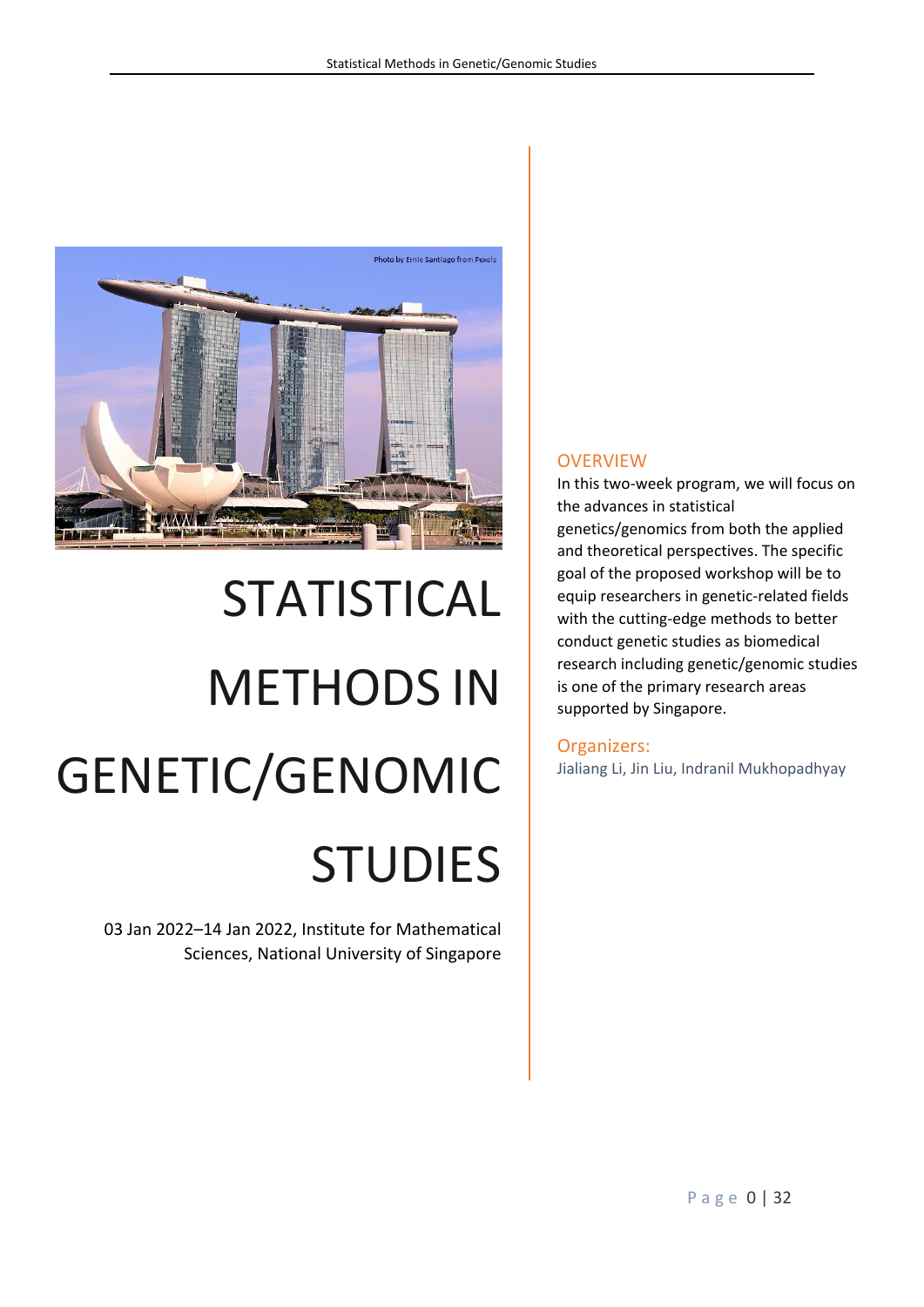## Book of Abstracts:

# <span id="page-1-0"></span>Table of Contents

| <b>Book of Abstracts:</b>                                           | 1  |
|---------------------------------------------------------------------|----|
| Xihong Lin, Harvard University, USA                                 | 3  |
| Nancy Cox, Vanderbilt University Medical Center, USA                | 3  |
| Peter X.K. Song, University of Michigan, USA                        | 4  |
| Lin Chen, University of Chicago, USA                                | 4  |
| Jeanine Houwing-Duistermaat, University of Leeds, UK                | 5  |
| Weiwei Zhai, Chinese Academy of Sciences, China                     | 5  |
| Hongyu Zhao, Yale University, USA                                   | 5  |
| Yun Li, The University of North Carolina at Chapel Hill, USA        | 6  |
| Jian Huang, University of Iowa, USA                                 | 6  |
| Mengjie Chen, University of Chicago, USA                            | 7  |
| Can Yang, The Hong Kong University of Science and Technology, China | 7  |
| Lin Hou, Tsinghua University, China                                 | 8  |
| Zhixiang Lin, The Chinese University of Hong Kong, China            | 8  |
| Hongzhe Lee, University of Pennsylvania, USA                        | 9  |
| Pei Wang, Icahn Medical School at Mount Sinai, USA                  | 9  |
| Judy Hua Zhong, New York University, USA                            | 10 |
| Xiang Zhou, University of Michigan, USA                             | 10 |
| Zhonghua Liu, The University of Hong Kong, China                    | 11 |
| Yingying Wei, The Chinese University of Hong Kong, China            | 11 |
| Xingjie Shi, East China Normal University, China                    | 12 |
| Shuangge Ma, Yale University, USA                                   | 12 |
| Li Hsu, Fred Hutchinson Cancer Research Center, USA                 | 13 |
| Hongkai Ji, Johns Hopkins University, USA                           | 13 |
| Wei Pan, University of Minnesota, USA                               | 14 |
| Andrew Xiaohua Zhou, Peking University, China                       | 15 |
| Heather J. Cordell, Newcastle University, UK                        | 15 |

P a g e 1 | 32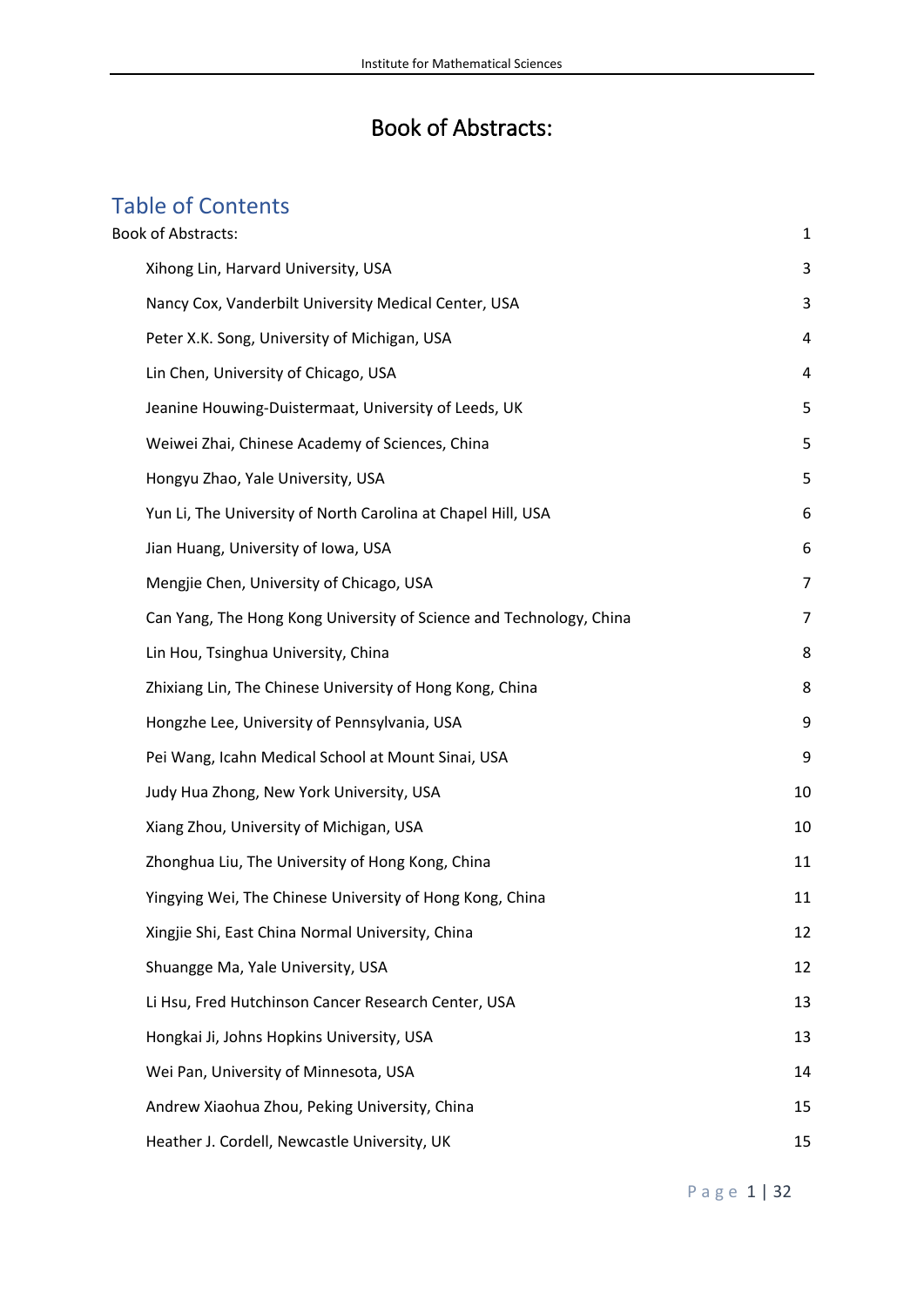| Yuling Jiao, Wuhan University, China                                                                | 15 |
|-----------------------------------------------------------------------------------------------------|----|
| Pei-Fen Kuan, Stony Brook University, USA                                                           | 16 |
| Fei Zou, University of North Carolina, USA                                                          | 16 |
| Hui Zou, School of Statistics, University of Minnesota, USA                                         | 16 |
| Jingyi Jessica Li, University of California at Los Angeles, USA                                     | 17 |
| Mark van der Laan, University of California, Berkeley, USA                                          | 17 |
| Michael Newton, University of Wisconsin-Madison, USA                                                | 18 |
| George C. Tseng, University of Pittsburgh, USA                                                      | 18 |
| Saunak Sen, The University of Tennessee Health Science Center, USA                                  | 19 |
| Samsiddhi Bhattacharjee, National Institute of Biomedical Genomics, India                           | 19 |
| Anbupalam Thalamuthu, Centre for Healthy Brain Ageing, University of New South Wales,<br>Australia  | 20 |
| Partha P. Majumder, National Institute of Biomedical Genomics, India                                | 20 |
| Yang Ni, Texas A&M University, USA                                                                  | 20 |
| Matthew Stephens, University of Chicago, USA                                                        | 21 |
| Suprateek Kundu, The University of Texas MD Anderson Cancer Center, USA                             | 21 |
| Guolian Kang, St. Jude Children's Research Hospital, USA                                            | 22 |
| Terry Speed, Walter and Eliza Hall Institute for Medical Research, Australia                        | 23 |
| Agus Salim, Melbourne School of Population and Global Health, University of Melbourne,<br>Australia | 23 |
| Ramyar Molania, Walter and Eliza Hall Institute for Medical Research, Australia                     | 24 |
| Eleanor Feingold, University of Pittsburgh, USA                                                     | 24 |
| Veera Baladandayuthapani, University of Michigan, USA                                               | 25 |
| Cheng Cheng, St. Jude Children's Research Hospital, USA                                             | 25 |
| Saumyadipta Pyne, University of California Santa Barbara, USA                                       | 26 |
| Arnab Kumar Maity, Pfizer Inc, USA                                                                  | 26 |
| Mayetri Gupta, University of Glasgow, UK                                                            | 26 |
| Sounak Chakraborty, University of Missouri, USA                                                     | 27 |
| Jeffrey Morris, University of Pennsylvania, USA                                                     | 27 |
| Sanjay Shete, MD Anderson Cancer Center, USA                                                        | 28 |
| Junmin Peng, St. Jude Children's Research Hospital, USA                                             | 29 |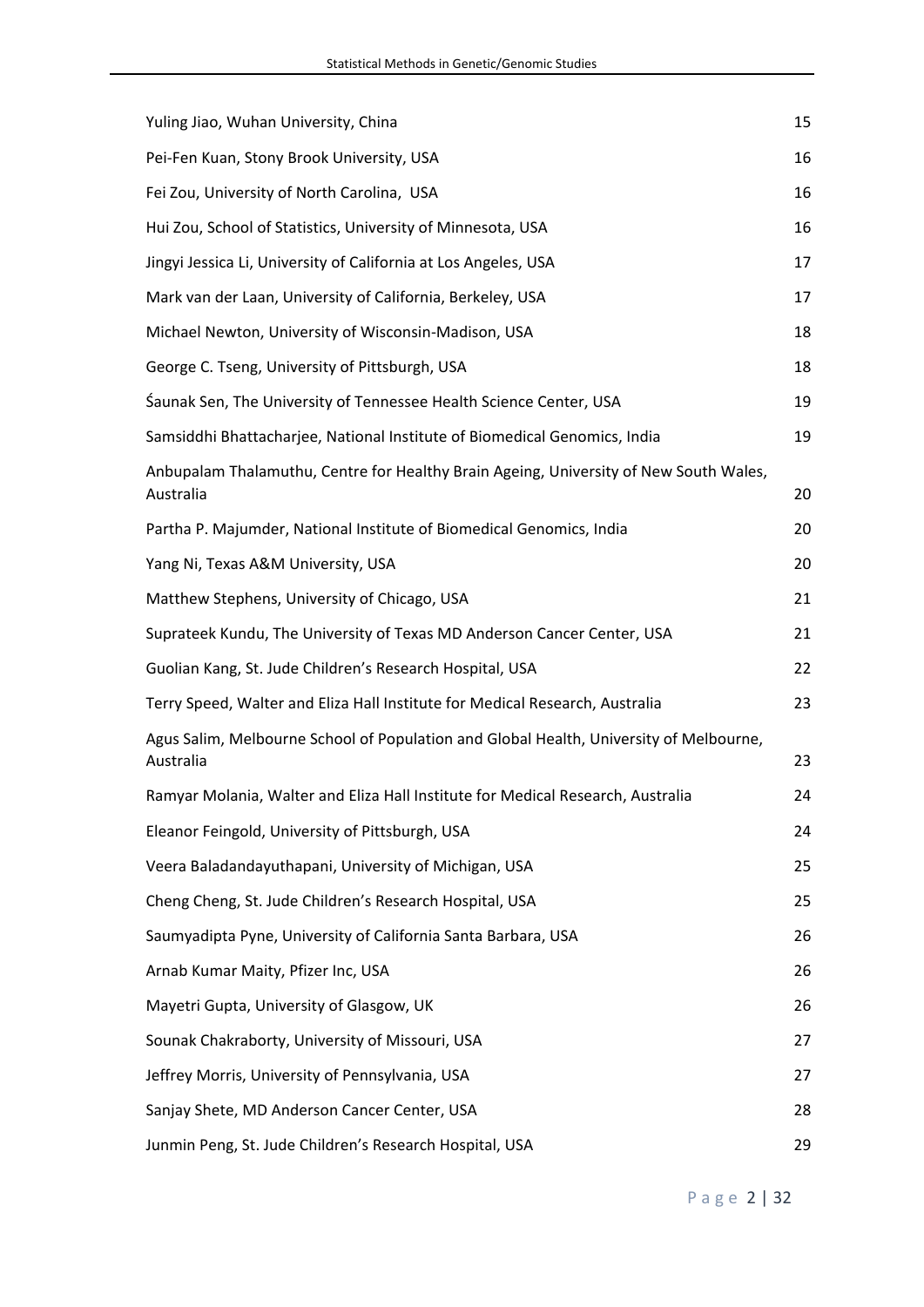| Derek Gordon, Rutgers University, Piscataway, USA      | 29 |
|--------------------------------------------------------|----|
| Qi Yan, Columbia University Irving Medical Center, USA | 30 |
| Susmita Datta, University of Florida, USA              | 30 |
| Saonli Basu, University of Minnesota, USA              | 30 |
| Qian Li, St. Jude Children's Research Hospital, USA    | 31 |

### <span id="page-3-0"></span>Xihong Lin, Harvard University, USA

#### January 3, 8 am  $-9$  am

*Title: Integrative Analysis of Large-Scale Biobanks and Whole Genome Sequencing Studies*

Abstract: Big data from genome, exposome, and phenome are becoming available at a rapidly increasing rate with no apparent end in sight. Examples include Whole Genome Sequencing data, digital data, and Electronic Health Records (EHRs). A rapidly increasing number of large scale national and institutional biobanks have emerged worldwide. Biobanks integrate genotype, electronic health records, and epidemiological and biomarker data, and is the trend of health science research. In this talk, I will discuss opportunities, analytic tools and resources, and challenges presented by analyzing large scale biobanks and population-based Whole Genome Sequencing (WGS) studies of common and rare genetic variants and EHRs by integrating WGS data with functional multi-omic data. The discussions are illustrated using ongoing large scale whole genome sequencing studies of the Genome Sequencing Program of the National Human Genome Research Institute and the Trans-Omics Precision Medicine Program from the National Heart, Lung and Blood Institute, and the UK Biobank and FinnGen, as well as rare-variant meta- analysis. I will also discuss integrative analysis of different types of data using whole genome causal mediation analysis.

### <span id="page-3-1"></span>Nancy Cox, Vanderbilt University Medical Center, USA

#### January 3, 9 am – 10 am

*Title: Methods for Integrating Phenome and Genome Across Electronic Health Records*

Abstract: As genome data becomes a part of medicine, every medical center becomes a biobank allowing investigation of genome to phenome relationships at unprecedented scale. We describe here recent extensions for the use of phenome risk scores (PheRS) (Bastarache et al., 2018 Science) for systematizing phenome information to improve our ability to discover genome to phenome relationships in a variety of contexts, from N=1 investigations, to large-scale investigations of both common and rare phenotypes. We utilize the BioVU, the biobank at Vanderbilt, with DNA samples on > 285,000 subjects, and electronic health records (EHR) data going back an average of 10-15 years on these subjects as well as another 1.8 million patients receiving healthcare at our medical center,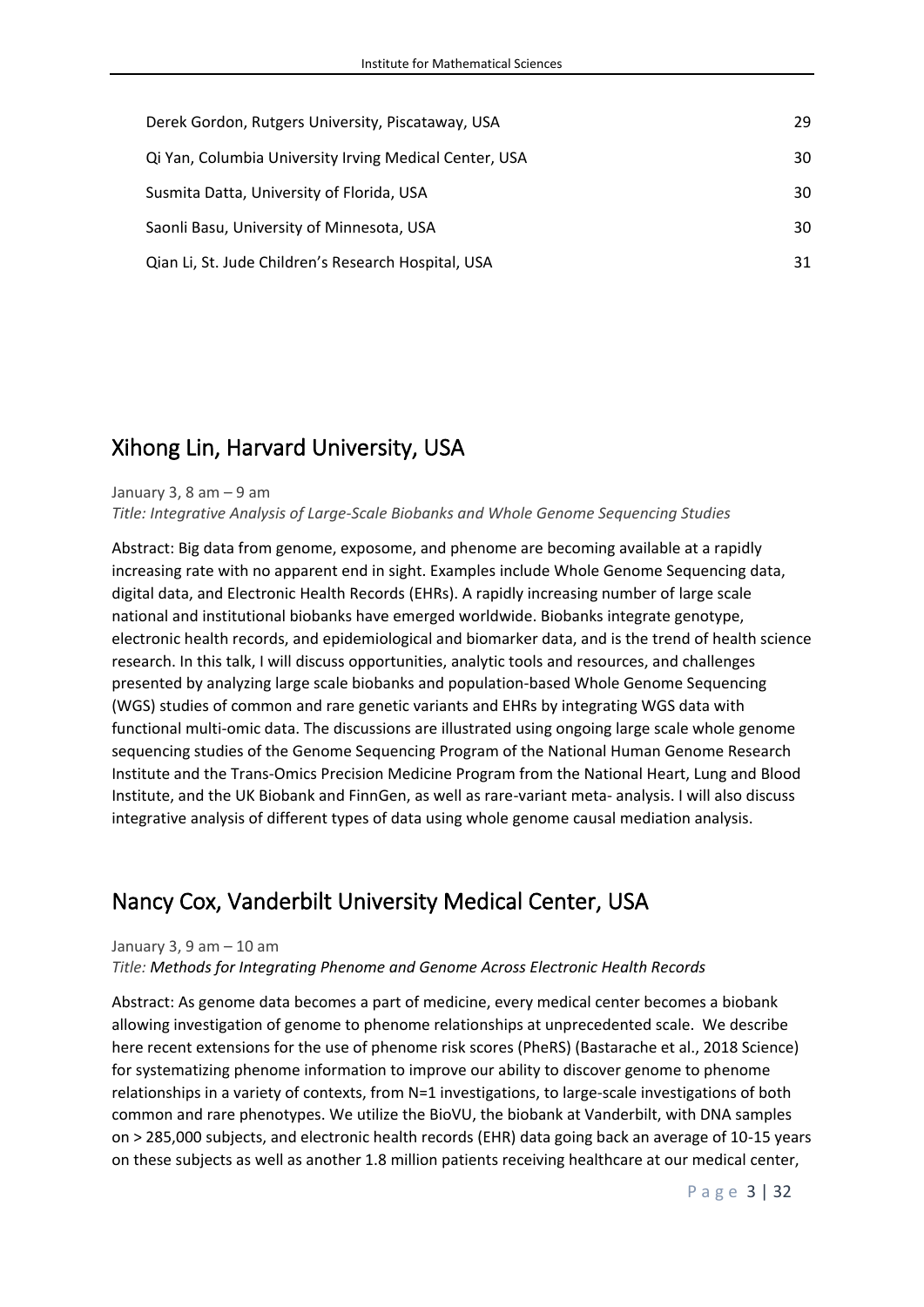to provide examples of how extensions to the PheRS can be used to enhance discovery of genome to phenome relationships.

### <span id="page-4-0"></span>Peter X.K. Song, University of Michigan, USA

#### January 3, 10 am – 11 am *Title: Analyzing high-dimensional mediators by mixed integer optimization*

Abstract: I will introduce an extension of the best-subset regularization to perform a highdimensional mediation analysis in the framework of directed acyclic graphs (DAGs). This new methodology allows a simultaneous operation of parameter clustering and estimation in structural equation models to search causal mediation pathways. The double regularization on homogeneity fusion and sparsity is formulated as a mixed integer optimization (MIO) problem, in the hope to minimize estimation bias and give rise to an appealing setting for post-variable selection inference. We develop a fast and reliable algorithm, Alternating Penalization Operator for L-zero Loss Optimization (APOLLO), to implement the MIO problem for numerical solutions, which is shown to be superior to existing commercial integer programming solver Gurobi. APOLLO algorithm begins with an upper bound search for warm start, followed by a lower bound search via cutting planes. The proposed MIO estimator is rigorously investigated for its key theoretical guarantees. Numerical examples are used to illustrate the performance of the proposed MIO solver in simulation experiments and in motivating scientific studies.

### <span id="page-4-1"></span>Lin Chen, University of Chicago, USA

#### January 3, 11 am – 12 am

*Title: Integrating multi-tissue multi-omics QTL with GWAS summary statistics for elucidation of the dynamic molecular mechanisms underlying disease genetics*

Abstract: In the post-GWAS era, tens of thousands of unique associations between single nucleotide polymorphisms (SNPs) and complex diseases/traits were discovered. Many of them may affect complex diseases and traits through their effects on expression levels and/or other molecular traits (i.e., omics traits). Extensive evaluations of genetic effects on omics traits have revealed an abundance of quantitative trait loci (QTLs), and disease-associated QTLs often have a dynamic regulatory pattern with effects depending on tissue/cell types and contexts. In order to further understand the biological mechanisms underlying trait-associated SNPs, many efforts have been made to integrate GWAS summary statistics with expression-QTL (eQTL) and QTL statistics for other omics data types. In this talk, motivated by the dynamic tissue-specific effects and regulatory patterns of disease-associated QTLs for multiple omics data types, we will discuss several recent works in integrating GWAS with multi-tissue multi-omics QTL statistics. We proposed integrative association methods for characterizing the effects and regulatory patterns of multi-omics QTLs in different tissue types/conditions, and two-sample Mendelian Randomization methods for mapping putative risk factors for complex diseases. We analyzed GWASs with multi-tissue eQTL and methylation QTL (meQTL) statistics from the Genotype-tissue Expression (GTEx) project.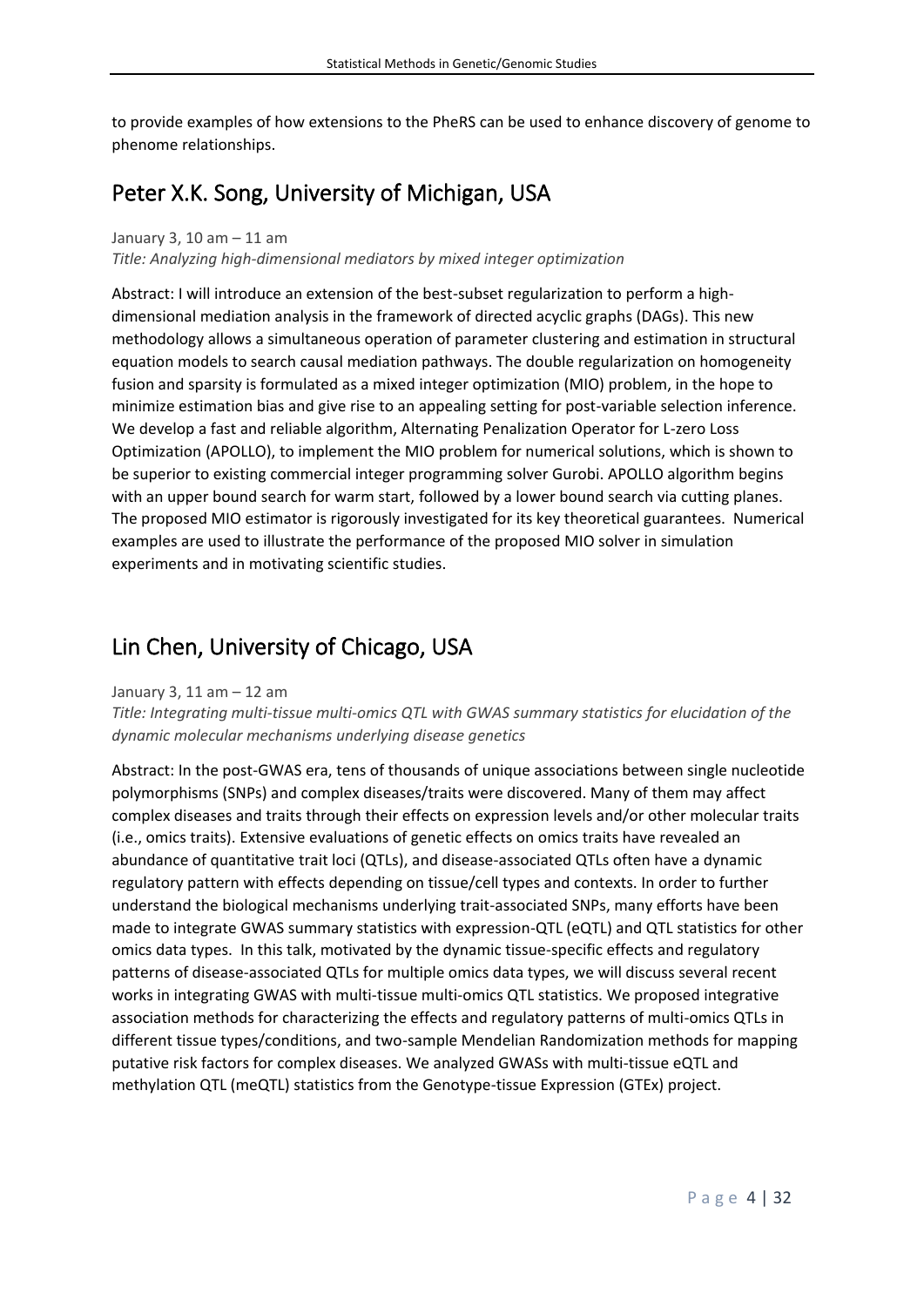### <span id="page-5-0"></span>Jeanine Houwing-Duistermaat, University of Leeds, UK

### January 3, 4  $pm - 5$  pm

*Title: Probabilistic partial least squares methods for data integration*

Abstract: Many studies collect multiple omics datasets to gather novel insights about different stages of biological processes and to associate omic features with outcome variables. For joint modelling of omic datasets, several data integration methods have been developed. These methods address high dimensionality, within and across datasets correlation, and the presence of heterogeneity among datasets due to representing different biological processes and using different measurement technologies. Most methods, neither provide statistical evidence for a relationship between the datasets nor identify relevant variables that contribute to this relationship. We propose a probabilistic latent variable modelling framework for inferring the relationship between two omics datasets. These methods reduce dimensionality and capture correlations by forming components that are linear combinations of the variables. The correlation structure is modelled by joint and data specific components. We also propose a model for the relationship between these joint components and an outcome variable. Model parameters are estimated using maximum likelihood. Test statistics are proposed for the null hypothesis of no relationship. We evaluate our methods via simulations. Under the null hypothesis, the test statistics appear to approximately follow the normal distribution. Our method appears to outperform existing methods for small and heterogeneous datasets in terms of selecting relevant variables and prediction accuracy. We illustrate the methods by analysing omics datasets from a population cohort and a case control study.

### <span id="page-5-1"></span>Weiwei Zhai, Chinese Academy of Sciences, China

January 3, 5 pm  $-6$  pm

*Title: Harness tumor heterogeneity and evolution for understanding ethnic differences and patient prognosis in cancer*

Abstract: Intra-tumor heterogeneity (ITH) lies at the center of tumor evolution and treatment response. In this talk, I will use lung and liver cancers as two examples to illustrate how we can use computational and evolutionary principles to dissect the genomic landscape and pinpoint ethnic differences in (lung) cancer. In addition, we made several interesting explorations harnessing multiomic tumor heterogeneity for patient prognosis and treatment in cancer.

# <span id="page-5-2"></span>Hongyu Zhao, Yale University, USA

January 4, 8 am – 9 am *Title: Genetic Correlations across Traits and Populations*

Abstract: Genome-wide association study (GWAS) has achieved remarkable success and has identified numerous single-nucleotide polymorphisms (SNPs) associated with complex human traits and diseases. Multi-trait and multi-population modeling has undergone rapid developments, leading to the emergence of numerous methods that study the shared genetic basis across multiple phenotypes and populations. Among these methods, genetic correlation analysis is a statistically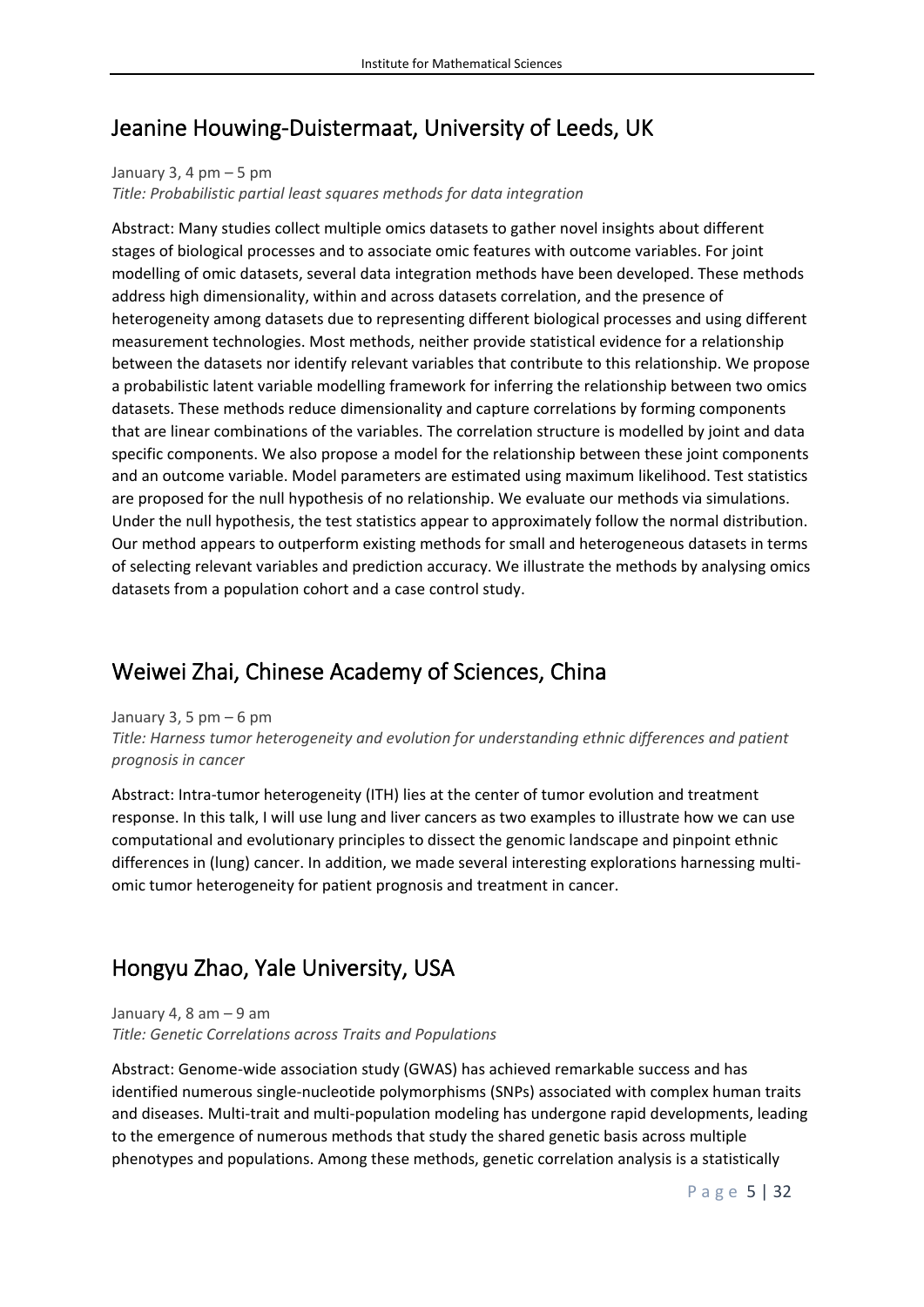powerful and biologically interpretable approach to quantifying the genetic similarity of two traits, both across the genome and in local chromosomal regions. It has gained popularity in the field, provided new insights into the shared genetics of many phenotypes and different populations, and has a variety of downstream applications, including association analyses, genetic risk prediction, and causal inference and mediation analysis. In this presentation, we discuss various methods that have been developed for characterizing genetic correlations across populations and phenotypes, using both individual data and summary statistics.

# <span id="page-6-0"></span>Yun Li, The University of North Carolina at Chapel Hill, USA

January 4, 9 am  $-$  10 am

*Title: MAST-Decon: Smooth Cell-type Deconvolution Method for Spatial Transcriptomics data*

Abstract: Spatial transcriptomics (ST) technologies have gained increasing popularity due to their ability to provide positional context of gene expressions in a tissue. One major limitation of current commercially available ST methods such as the 10X Genomics Visium platform is that they cannot yet reach single cell resolution. The number of cells within a spatial spot may range from 1 to 200 depending on the biological tissue and ST platform. Therefore, any downstream analysis such as spatially variable gene detection could be confounded by differential cell type compositions across spots. Cell type deconvolution for ST data is highly needed in order to fully reveal underlying biological mechanisms. Existing ST data deconvolution methods share two common limitations: first, few of them utilize spatial neighborhood information. Existing methods such as RCTD and SPOTlight intrinsically treat each spatial spot as independent of neighboring spots, although we anticipate nearby spots to share similar cell type compositions based on clinical evidence of tissue structures. Such limitation could be amplified when sequencing depths at single spots are relatively low so that borrowing information from neighboring spots is necessary in order to obtain reliable deconvolution results. Second, although Visium data provide us with a histological image which could add additional information regarding spot heterogeneity, most existing methods do not utilize this H&E image. To solve these two limitations, we developed Multiscale Adaptive ST Deconvolution (MAST-Decon), a smooth deconvolution method for ST data. MAST-Decon uses a weighted likelihood approach and incorporates both gene expression data, spatial neighborhood information and H&E image features by constructing different kernel functions to obtain a smooth deconvolution result. We showcased the strength of MAST-Decon through simulations based on real data, including subcellular resolution seqFISH+ data. By introducing spatial smoothness, we were able to correct several spots erroneously inferred by RCTD when the average UMI count per spot is at ~2.5k level, commonly observed in current ST data. Overall, we were able to improve the Spearman correlation between deconvolution results and ground truth cell-type proportions from 0.757 (RCTD) to 0.823 (MAST-Decon), and reduce RMSE between deconvolution results and ground truths from 0.0491 (RCTD) to 0.0334 (MAST-Decon).

### <span id="page-6-1"></span>Jian Huang, University of Iowa, USA

January 4, 10 am – 11 am *Title: A Deep Generative Approach to Conditional Sampling*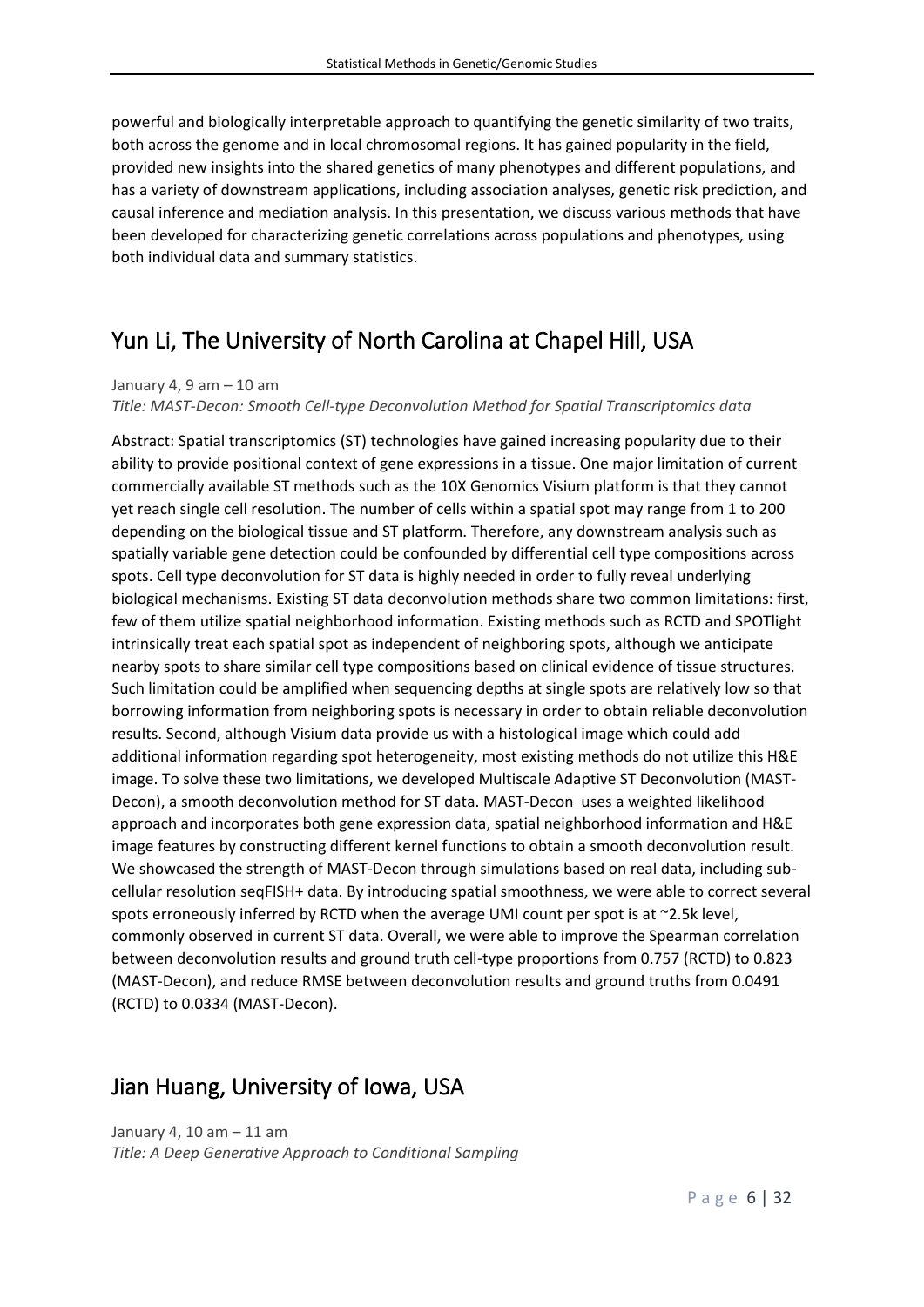Abstract: Conditional distribution is a fundamental quantity in statistics and machine learning that provides a full description of the relationship between a response and a predictor. There is a vast literature on conditional density estimation. A common feature of the existing methods is that they seek to estimate the functional form of the conditional density. We propose a deep generative approach to learning a conditional distribution by estimating a conditional generator, so that a random sample from the target conditional distribution can be obtained by transforming a sample from a reference distribution. The conditional generator is estimated nonparametrically with neural networks by matching appropriate joint distributions using a discrepancy measure. There are several advantages of the proposed generative approach over the classical methods for conditional density estimation, including: (a) there is no restriction on the dimensionality of the response or predictor, (b) it can handle both continuous and discrete type predictors and responses, and (c) it is easy to obtain estimates of the summary measures of the underlying conditional distribution by Monte Carlo. We conduct numerical experiments to validate the proposed method and using several benchmark datasets, including the California housing, the MNIST, and the CelebA datasets, to illustrate its applications in conditional sample generation, uncertainty assessment of prediction, visualization of multivariate data, image generation and image reconstruction.

### <span id="page-7-0"></span>Mengjie Chen, University of Chicago, USA

January 4, 11 am – 12 am

*Title: Demystifying the drop-outs in single cell RNA-seq data*

Abstract: Droplet-based single-cell RNA-sequencing (scRNA-seq) methods have changed the landscape of genomics research in complex biological systems by producing single cell resolution data at affordable costs. In the state-of-the-arts protocols, a step called barcoding unique molecular identifiers (UMI) has been introduced to remove amplification bias and further improve data quality. Recent literature suggests that barcoding has led to a different error structure in the count data with much less technical noise. Regardless, many tools do not acknowledge the differences between the read count data and UMI count data, still assuming that both suffer from excessive technical noise. In this presentation, I will make a brief overview of scRNA-seq data analysis pipelines and then present extensive analyses of publicly available UMI data sets that challenge the assumptions of most existing pre-processing tools. Our results suggest that resolving cell-type heterogeneity should be the foremost step of the scRNA-seq analysis pipeline. Normalizing or imputing the data set before resolving the heterogeneity can lead to adversary consequences in downstream analysis. As a result, we provide a new perspective on scRNA-seq data analysis by fully integrating pre-processing and clustering, which was classified as part of the downstream analysis. The proposed procedures have been implemented in software, HIPPO. If time permits, I will also talk about other single cell analysis tools developed in my group, VIPER, an imputation method for SMART-sea data, and dmatch, an alignment tool for multiple scRNA-seq samples batch correction.

### <span id="page-7-1"></span>Can Yang, The Hong Kong University of Science and Technology, China

January 4, 3 pm  $-$  4 pm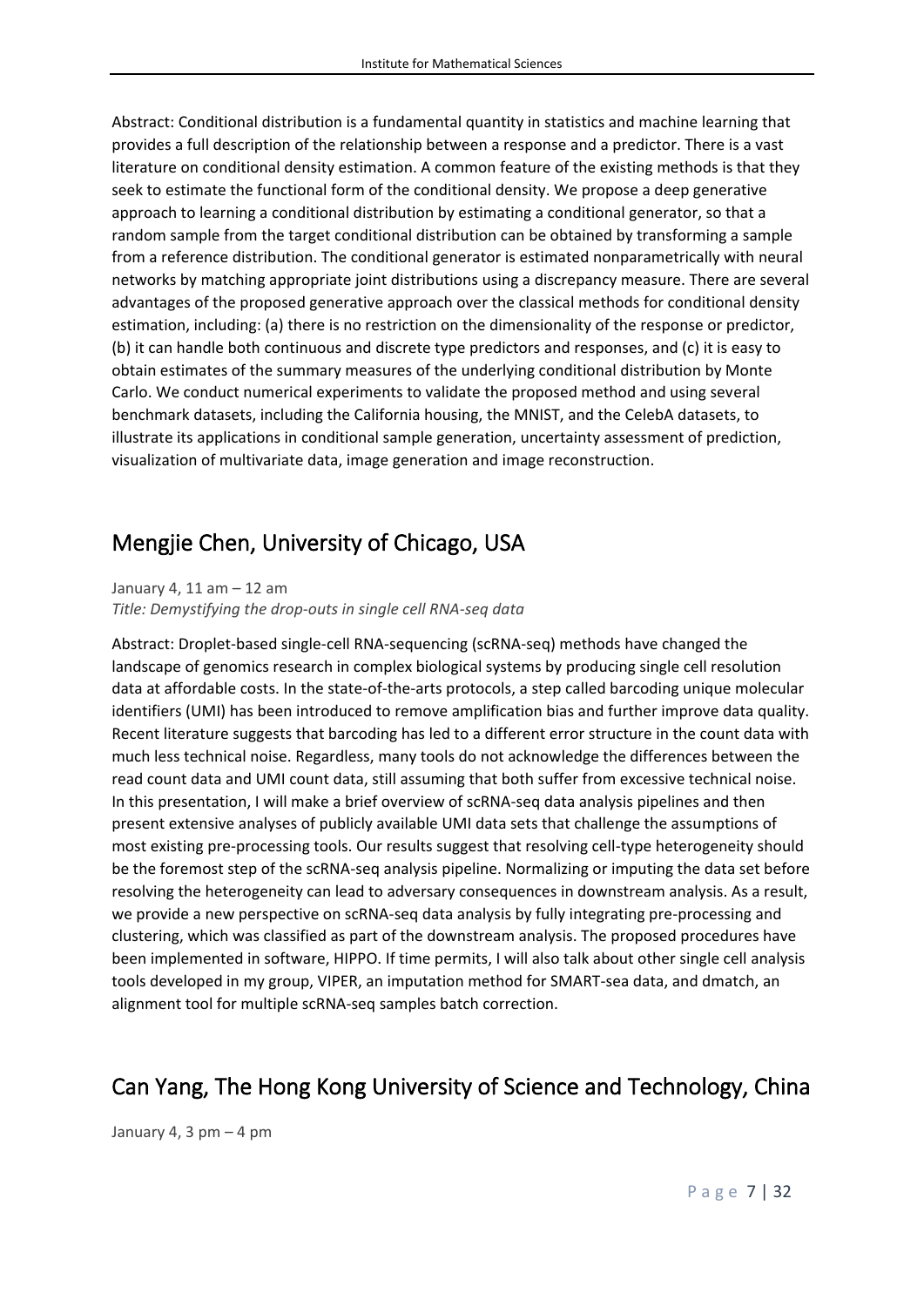### *Title: A unified framework for cross-population trait prediction by leveraging the genetic correlation of polygenic traits*

Abstract: The development of polygenic risk scores (PRS) has proved useful to stratify the general population into different risk groups for the European population. However, PRS is less accurate in non-European populations due to genetic differences across different populations. To improve the prediction accuracy in non-European populations, we propose a cross-population analysis framework for PRS construction with both individual-level (XPA) and summary-level (XPASS) GWAS data. By leveraging trans-ancestry genetic correlation, our methods can borrow information from the Biobank-scale European population data to improve risk prediction in the non-European populations. Our framework can also incorporate population-specific effects to further improve the construction of PRS. With innovations in data structure and algorithm design, our methods provide a substantial saving in computational time and memory usage. Through comprehensive simulation studies, we show that our framework provides accurate, efficient, and robust PRS construction across a range of genetic architectures. In a Chinese cohort, our methods achieved 7.3%-198.0% accuracy gain for height and 19.5%-313.3% accuracy gain for body mass index (BMI) in terms of predictive R-squared compared to existing PRS approaches, respectively. We also show that XPA and XPASS can achieve substantial improvement for the construction of height PRS in the African population, suggesting the generality of our framework across global populations.

### <span id="page-8-0"></span>Lin Hou, Tsinghua University, China

#### January 4, 4 pm  $-5$  pm

*Title: Detecting Local Genetic Correlations with Scan Statistics*

Abstract: Genetic correlation analysis has quickly gained popularity in the past few years and provided insights into the genetic etiology of numerous complex diseases. However, existing approaches oversimplify the shared genetic architecture between different phenotypes and cannot effectively identify precise genetic regions contributing to the genetic correlation. In this work, we introduce LOGODetect, a powerful and efficient statistical method to identify small genome segments harboring local genetic correlation signals. LOGODetect automatically identifies genetic regions showing consistent associations with multiple phenotypes through a scan statistic approach. It uses summary association statistics from genome-wide association studies (GWAS) as input and is robust to sample overlap between studies. Applied to seven phenotypically distinct but genetically correlated neuropsychiatric traits, we identify 227 non-overlapping genome regions associated with multiple traits, including multiple hub regions showing concordant effects on five or more traits. Our method addresses critical limitations in existing analytic strategies and may have wide applications in post-GWAS analysis.

### <span id="page-8-1"></span>Zhixiang Lin, The Chinese University of Hong Kong, China

January 4, 5 pm  $-6$  pm *Title: Statistical method for integrative analysis in single-cell genomics*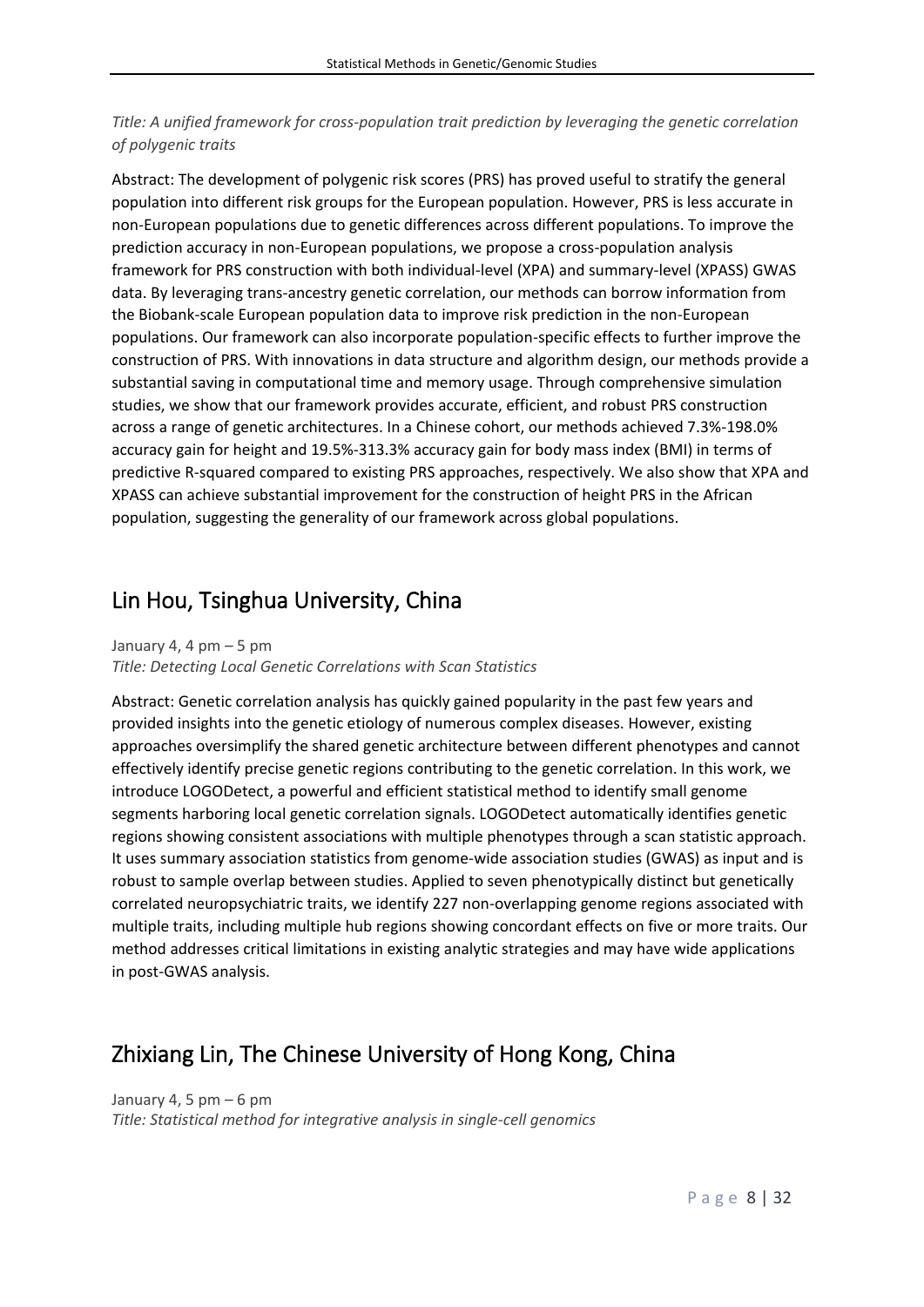Abstract: The recent advancements in single-cell technologies, including single-cell chromatin accessibility sequencing (scCAS), have enabled profiling the epigenetic landscapes for thousands of individual cells. However, the characteristics of scCAS data, including high dimensionality, high degree of sparsity and high technical variation, make the computational analysis challenging. Reference-guided approaches, which utilize the information in existing datasets, may facilitate the analysis of scCAS data. Here, we present RA3 (Reference-guided Approach for the Analysis of singlecell chromatin Accessibility data), which utilizes the information in massive existing bulk chromatin accessibility and annotated scCAS data. RA3 simultaneously models (1) the shared biological variation among scCAS data and the reference data, and (2) the unique biological variation in scCAS data that identifies distinct subpopulations. We show that RA3 achieves superior performance when used on several scCAS datasets, and on references constructed using various approaches. Altogether, these analyses demonstrate the wide applicability of RA3 in analyzing scCAS data.

### <span id="page-9-0"></span>Hongzhe Lee, University of Pennsylvania, USA

January 5, 8 am  $-9$  am

*Title: A Unified Approach to Robust Inference for Genetic Covariance*

Abstract: Genome-wide association studies (GWAS) have identified thousands of genetic variants associated with complex traits. Many complex traits are found to have shared genetic etiology. Genetic covariance is defined as the underlying covariance of genetic values and can be used to measure the shared genetic architecture. The data of two outcomes may be collected from the same group or different groups of individuals and the outcomes can be of different types or collected based on different study designs. This paper proposes a unified approach to robust estimation and inference for genetic covariance of general outcomes that may be associated with genetic variants nonlinearly. We provide the asymptotic properties of the proposed estimator and show that our proposal is robust under certain model mis-specification. Our method under linear working models provides robust inference for the narrow-sense genetic covariance, even when both linear models are mis-specified. Various numerical experiments are performed to support the theoretical results. Our method is applied to an outbred mice GWAS data set to study the overlapping genetic effects between the behavioral and physiological phenotypes. The real data results demonstrate the robustness of the proposed method and reveal interesting genetic covariance among different mice developmental traits.

### <span id="page-9-1"></span>Pei Wang, Icahn Medical School at Mount Sinai, USA

#### January 5, 9 am – 10 am

*Title: DAGBagM: Learning directed acyclic graphs of mixed variables with an application to identify protein biomarkers for treatment response in ovarian cancer*

Abstract: Gene/protein regulatory networks inferred by applying directed acyclic graph (DAG) models to proteogenomic data has been shown effective for detecting causal biomarkers of clinical outcomes. However, there remain unsolved challenges in DAG learning to jointly model clinical outcome variables, which often take binary values, and biomarker measurements, which usually are continuous variables. Therefore, in this paper, we propose a new tool, DAGBagM, to learn DAGs with

P a g e 9 | 32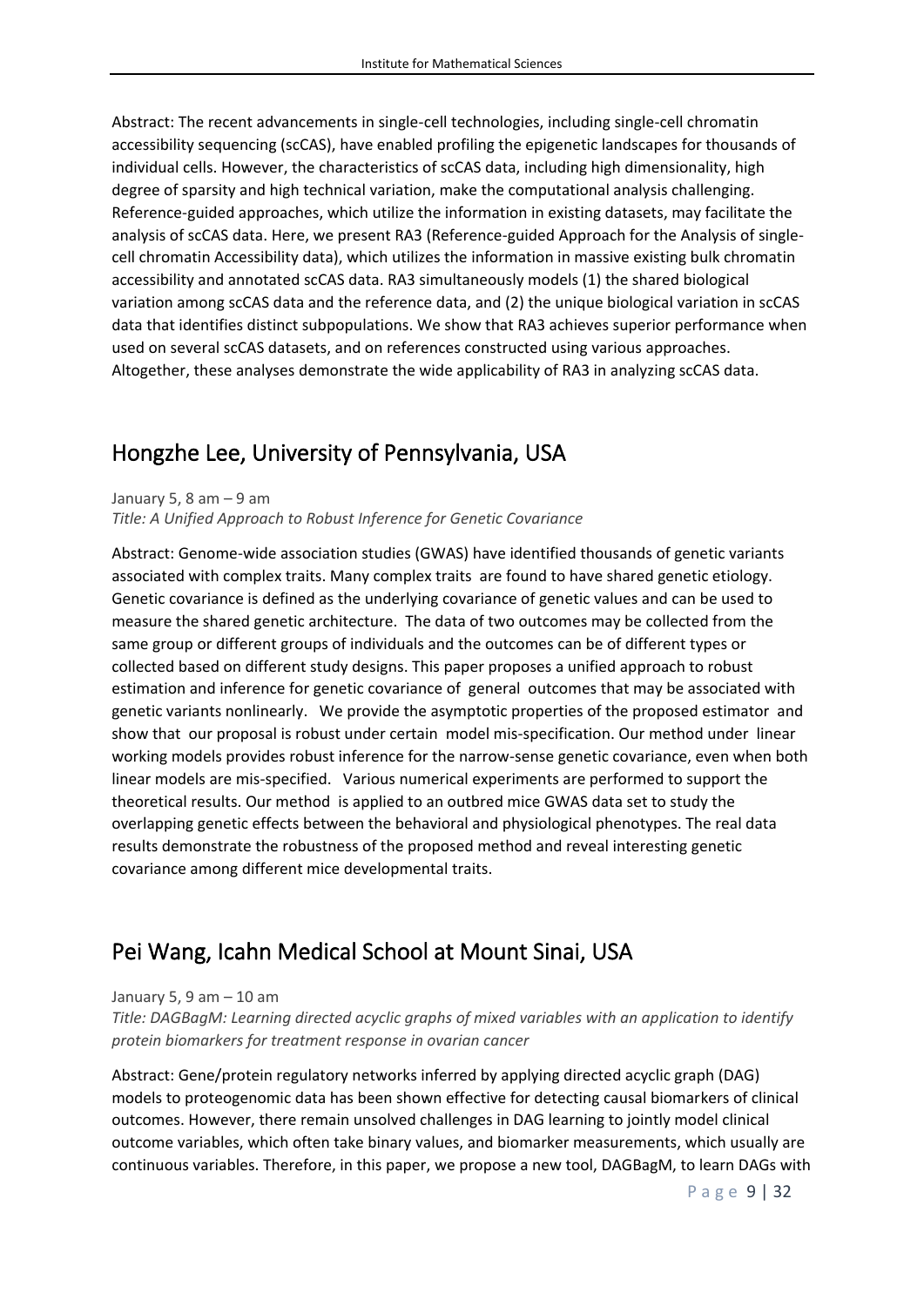both continuous and binary nodes. By using appropriate models for continuous and binary variables, DAGBagM allows for either type of nodes to be parents or children nodes in the learned graph. DAGBagM also employs a bootstrap aggregating strategy to reduce false positives in edge inference. Moreover, the aggregation procedure provides a flexible framework to robustly incorporate prior information on edges. As shown by simulation experiments, DAGBagM performs better in identifying edges between continuous and binary nodes, as compared to commonly used strategies of either treating binary variables as continuous or discretizing continuous variables, as well as a recent method for learning DAGs with mixed types of nodes. Moreover, DAGBagM outperforms several popular DAG structure learning algorithms including the score-based hill climbing (HC) algorithm, constraint-based PC-algorithm (PC-alg), and the hybrid method max-min hill climbing (MMHC) when learning DAGs with only continuous nodes. The HC algorithm implementation in the R package DAGBagM is much faster than that in a widely used DAG learning R package bnlearn as well as mDAG. When applying DAGBagM to proteomics datasets from ovarian cancer studies, we identify potential protein biomarkers for platinum refractory/resistant response in ovarian cancer.

### <span id="page-10-0"></span>Judy Hua Zhong, New York University, USA

January 5, 10 am – 11 am *Title: Fair Generalized Linear Models*

Abstract: Despite recent advances in algorithmic fairness, methodologies for achieving fairness with generalized linear models (GLMs) have yet to be explored, even though GLMs are very widely used in practice. In this paper we introduce two fairness criteria based on equalizing expected outcomes or log-likelihoods for GLMs. We prove that in the case of GLMs, both criteria can be achieved via a convex penalty term based solely on the linear components of the GLM, thus permitting efficient optimization. We also show the theoretical properties of the resulting fair GLM estimator. To empirically demonstrate the efficacy of the proposed fair GLM, we compare it with other well-known fair prediction methods on an extensive set of benchmark datasets for binary classification and regression. In addition, we demonstrate that the fair GLM can generate fair predictions for a wide range of response variables, other than binary and continuous outcomes.

### <span id="page-10-1"></span>Xiang Zhou, University of Michigan, USA

January 5, 11 am – 12 am *Title: Statistical analysis of spatial expression pattern for spatially resolved transcriptomic studies*

P a g e 10 | 32 Abstract: Identifying genes that display spatial expression patterns in spatially resolved transcriptomic studies is an important first step towards characterizing the spatial transcriptomic landscape of complex tissues. Here, we developed a statistical method, SPARK, for identifying such spatially expressed genes in data generated from various spatially resolved transcriptomic techniques. SPARK directly models spatial count data through the generalized linear spatial models. It relies on newly developed statistical formulas for hypothesis testing, providing effective type I error control and yielding high statistical power. With a computationally efficient algorithm based on penalized quasi-likelihood, SPARK is also scalable to data sets with tens of thousands of genes measured on tens of thousands of samples. In four published spatially resolved transcriptomic data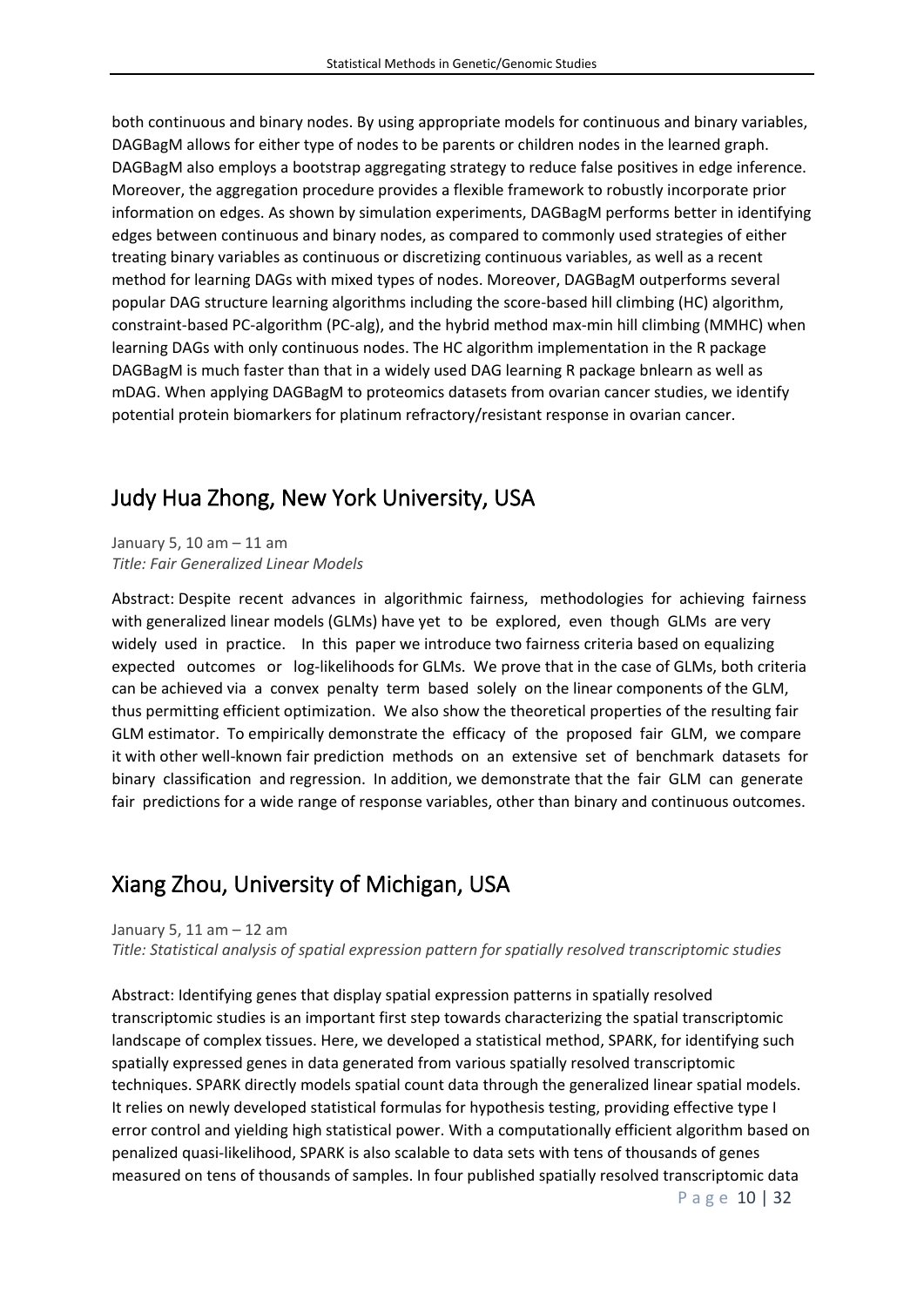sets, we show that SPARK can be up to ten times more powerful than existing methods, revealing new biology in the data that otherwise cannot be revealed by existing approaches. SPARK is recently extended towards non-parametric modeling via a new method SPARK-X for rapid and effective detection of spatially expressed genes in large spatial transcriptomic studies. SPARK-X not only produces effective type I error control and high power but also brings orders of magnitude computational savings compared to SPARK, thus representing the only current spatial expression analysis method for large-scale spatial transcriptomics studies.

### <span id="page-11-0"></span>Zhonghua Liu, The University of Hong Kong, China

January 5, 3 pm  $-4$  pm

*Title: On Mendelian Randomisation Mixed-Scale Treatment Effect Robust Identification (MR MiSTERI) and Estimation for Causal Inference*

Abstract: Standard Mendelian randomization analysis can produce biased results if the genetic variant defining instrumental variable (IV) is confounded and/or has a horizontal pleiotropic effect on the outcome of interest not mediated by the treatment. We provide novel identification conditions for the causal effect of a treatment in the presence of unmeasured confounding by leveraging an invalid IV for which both the IV independence and exclusion restriction assumptions may be violated. The proposed Mendelian Randomization Mixed-Scale Treatment Effect Robust Identification (MR MiSTERI) approach relies on (i) an assumption that the treatment effect does not vary with the invalid IV on the additive scale; and (ii) that the selection bias due to confounding does not vary with the invalid IV on the odds ratio scale; and (iii) that the residual variance for the outcome is heteroscedastic and thus varies with the invalid IV. Although assumptions (i) and (ii) have, respectively appeared in the IV literature, assumption (iii) has not; we formally establish that their conjunction can identify a causal effect even with an invalid IV subject to pleiotropy. MR MiSTERI is shown to be particularly advantageous in the presence of pervasive heterogeneity of pleiotropic effects on the additive scale. For estimation, we propose a simple and consistent threestage estimator that can be used as preliminary estimator to a carefully constructed one-stepupdate estimator, which is guaranteed to be more efficient under the assumed model. In order to incorporate multiple, possibly correlated and weak IVs, a common challenge in MR studies, we develop a MAny Weak Invalid Instruments (MR MaWII MiSTERI) approach for strengthened identification and improved estimation accuracy. Both simulation studies and UK Biobank data analysis results demonstrate the robustness of the proposed MR MiSTERI method.

### <span id="page-11-1"></span>Yingying Wei, The Chinese University of Hong Kong, China

January 5, 4 pm  $-5$  pm *Title: Meta-clustering of Genomic Data*

Abstract: Like traditional meta-analysis that pools effect sizes across studies to improve statistical power, it is of increasing interest to conduct clustering jointly across datasets to identify disease subtypes for bulk genomic data and discover cell types for single-cell RNA-sequencing (scRNA-seq) data. Unfortunately, due to the prevalence of technical batch effects among high-throughput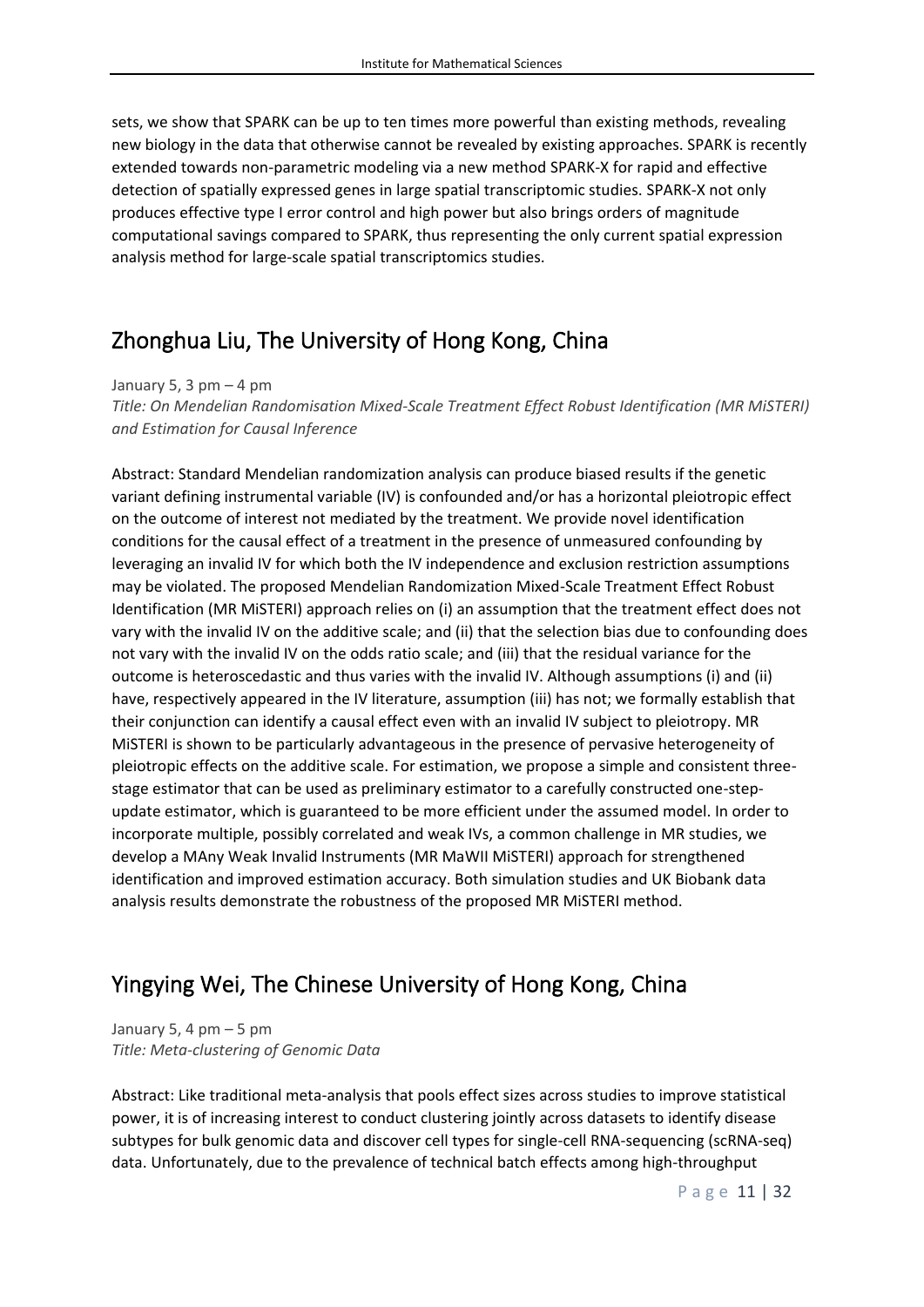experiments, directly clustering samples from multiple datasets can lead to wrong results. The recent emerging meta-clustering approaches require all datasets to contain all subtypes, which is not feasible for many experimental designs. In this talk, I will present our Batch-effects-correction-with-Unknown-Subtypes (BUS) framework. BUS is capable of correcting batch effects explicitly, grouping samples that share similar characteristics into subtypes, identifying features that distinguish subtypes, and enjoying a linear-order computational complexity. We prove the identifiability of BUS for not only bulk data but also scRNA-seq data whose dropout events suffer from missing not at random. We mathematically show that under two very flexible and realistic experimental designs the "reference panel" and the "chain-type" designs—true biological variability can also be separated from batch effects. Moreover, despite the active research on analysis methods for scRNA-seq data, rigorous statistical methods to estimate treatment effects for scRNA-seq data—how an intervention or exposure alters the cellular composition and gene expression levels—are still lacking. Building upon our BUS framework, we further develop statistical methods to quantify treatment effects for scRNA-seq data.

### <span id="page-12-0"></span>Xingjie Shi, East China Normal University, China

January 5, 5 pm  $-6$  pm

*Title: Spatial clustering for identifying tissue regions defined by spatial transcriptomics*

Abstract: Spatial transcriptomics has been emerging as a powerful technique for resolving gene expression profiles while retaining tissue spatial information. These spatially resolved transcriptomics make it feasible to examine the complex multicellular systems of different microenvironments. To answer important scientific questions with spatial transcriptomics, the first challenge is to identify cell clusters by integrating the available spatial information. In this talk, I will present and discuss two methods to handle this challenge. The first method is SC-MEB, an empirical Bayes approach for spatial clustering analysis using a hidden Markov random field. In contrast to BayesSpace, a recently developed method, SC-MEB is not only computationally efficient and scalable to large sample sizes but is also capable of choosing the smoothness parameter and the number of clusters. In SC-ME and many other existing methods, dimension reduction and (spatial) clustering are sequentially conducted as two consecutive stages. Low-dimensional embeddings estimated in the dimension reduction stage may not necessarily be relevant to class labels. This may endanger the performance of the follow-up clustering and downstream analysis. Our second method, DR-SC, is a unified and principled method that performs dimensional reduction and spatial clustering simultaneously. DR-SC can improve both the spatial and non-spatial clustering performance, resolve a low-dimensional representation with improved visualization, and facilitate the downstream analysis, such trajectory inference. Both SC-MEB and DR-SC provide valuable computational tools for investigating the structural organizations of tissues from spatial transcriptomic data.

### <span id="page-12-1"></span>Shuangge Ma, Yale University, USA

January 6, 8 am  $-9$  am

*Title: Gaussian graphical model-based heterogeneity analysis via penalized fusion*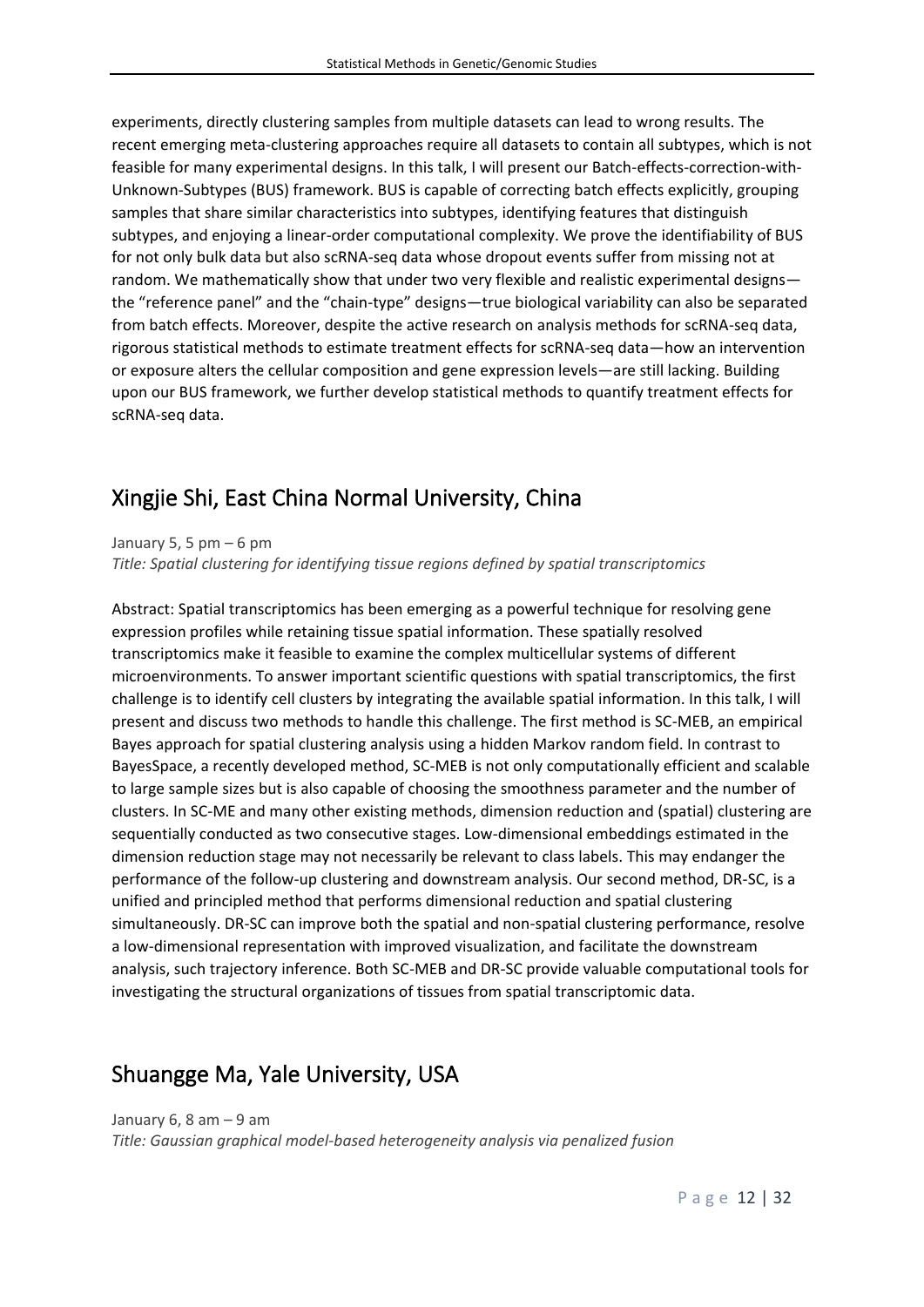Abstract: Heterogeneity is a hallmark of many complex diseases. This study has been motivated by the unsupervised heterogeneity analysis for complex diseases based on molecular and imaging data, for which, network-based analysis can be more informative than that limited to mean, variance, and other simple distributional properties. In the literature, there has been limited research on networkbased heterogeneity analysis, and a common limitation shared by the existing techniques is that the number of subgroups needs to be specified a priori or in an ad hoc manner. We develop a novel approach for heterogeneity analysis based on the Gaussian graphical model. It applies penalization to the mean and precision matrix parameters to generate regularized and interpretable estimates. A fusion penalty is imposed to "automatedly" determine the number of subgroups. The heterogeneity analysis of non-small-cell lung cancer based on single-cell gene expression data of the Wnt pathway and that of lung adenocarcinoma based on histopathological imaging data not only demonstrate the practical applicability of the proposed approach but also lead to interesting new findings.

### <span id="page-13-0"></span>Li Hsu, Fred Hutchinson Cancer Research Center, USA

January  $6, 9$  am  $-10$  am

*Title: A Mixed-Effects Model for Powerful Association Tests in Integrative Functional Genomic Data*

Abstract: Genome-wide association studies (GWAS) have successfully identified thousands of genetic variants for many complex diseases; however, these variants explain only a small fraction of the heritability. Recent developments in transcriptome-wide association studies have shown promises for discovering novel loci by leveraging genetically regulated molecular phenotypes (e.g., gene expression, methylation, proteomics) derived from external reference genotype- omics studies. However, there is a limitation in the existing approaches. Some variants can individually influence disease risk through alternative functional mechanisms. Existing approaches of testing only the association of imputed molecular phenotypes will potentially lose power. To tackle these challenges, we consider a unified mixed effects model that formulates the association of intermediate phenotypes such as imputed gene expression through fixed effects, while allowing residual effects of individual variants to be random. We consider a set-based score testing framework, MiST (Mixed effects Score Test), and propose data-driven combination approaches to jointly test for the fixed and random effects. We also provide p-values for fixed and random effects separately to enhance interpretability over GWAS. Recently, we extend the MiST to depend on only GWAS summary statistics instead of individual level data, allowing for a broad application of MiST to GWAS data. Extensive simulations demonstrate that MiST is more powerful than existing approaches and summary statistics-based MiST (sMiST) agrees well those obtained from individual level data with substantively improved computational speed. We apply sMiST to a large-scale GWAS of colorectal cancer using summary statistics from >120, 000 study participants and gene expression data from the Genotype-Tissue Expression (GTEx) project. We identify several novel and secondary independent genetic loci.

### <span id="page-13-1"></span>Hongkai Ji, Johns Hopkins University, USA

January 6, 10 am – 11 am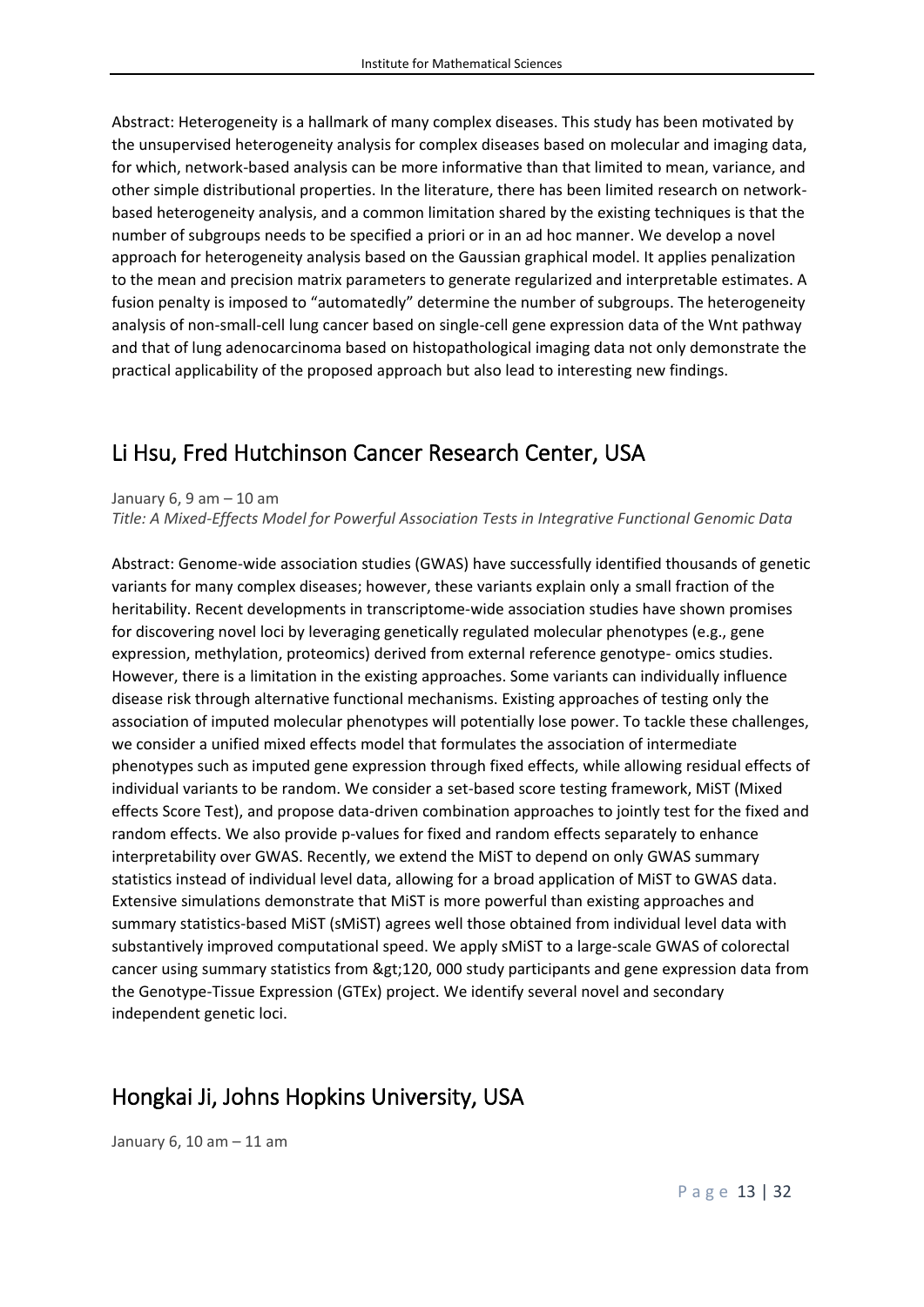*Title: A statistical framework for differential pseudotime analysis with multiple single-cell RNA-seq samples*

Abstract: Pseudotime analysis with single-cell RNA-sequencing (scRNA-seq) data has been widely used to study dynamic gene regulatory programs along continuous biological processes. While many computational methods have been developed to infer the pseudo-temporal trajectories of cells within a biological sample, methods that compare pseudo-temporal patterns with multiple samples (or replicates) across different experimental conditions are lacking. Lamian is a comprehensive and statistically-rigorous computational framework for differential multi-sample pseudotime analysis. It can be used to identify changes in a biological process associated with sample covariates, such as different biological conditions, and also to detect changes in gene expression, cell density, and topology of a pseudo temporal trajectory. Unlike existing methods that ignore sample variability, Lamian draws statistical inference after accounting for cross-sample variability and hence substantially reduces sample-specific false discoveries that are not generalizable to new samples. Using both simulations and real scRNA-seq data, including an analysis of differential immune response programs between COVID-19 patients with different disease severity levels, we demonstrate the advantages of Lamian in decoding cellular gene expression programs in continuous biological processes.

### <span id="page-14-0"></span>Wei Pan, University of Minnesota, USA

January 6, 11 am – 12 am

*Title: Robust Mendelian Randomization via Constrained Maximum Likelihood*

Abstract: With the increasing availability of large-scale GWAS summary data on various complex traits and diseases, there have been tremendous interests in applications of Mendelian randomization (MR) to investigate causal relationships between pairs of traits using SNPs as instrumental variables (IVs) based on observational data. In spite of the potential significance of such applications, the validity of their causal conclusions critically depend on some strong modeling assumptions required by MR, which may be violated due to the widespread (horizontal) pleiotropy. Although many MR methods have been proposed recently to relax the assumptions by mainly dealing with uncorrelated pleiotropy, only few can handle correlated pleiotropy, in which some SNPs/IVs may be associated with hidden confounders, such as some heritable factors shared by both traits. Here we propose a simple and effective approach based on constrained maximum likelihood applicable to GWAS summary data. To deal with more challenging situations with many invalid IVs with only weak pleiotropic effects, we modify and improve it with data perturbation. Extensive simulations demonstrated that the proposed methods could control the type I error rate better while achieving higher power than other competitors. Applications to 48 risk factor- disease pairs based on large-scale GWAS summary data of three cardio-metabolic diseases (coronary artery disease, stroke and type 2 diabetes), asthma and 12 risk factors confirmed its superior performance. The major part of this talk will be based on the joint work with Haoran Xue and Xiaotong Shen as published in AJHG (2021, 108(7): 1251-1269; https://pubmed.ncbi.nlm.nih.gov/34214446/ ), and we will outline some of our related and on-going work.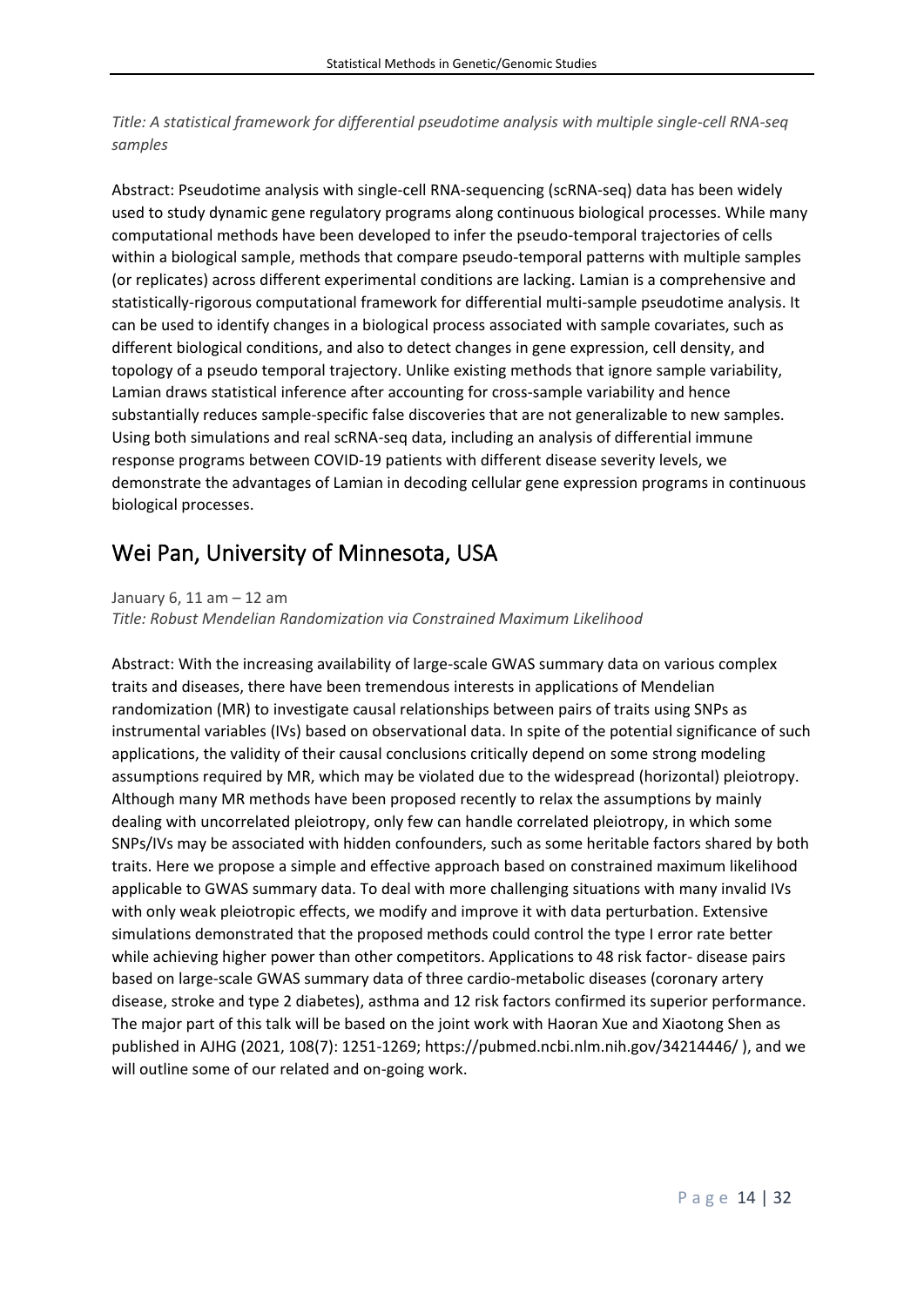### <span id="page-15-0"></span>Andrew Xiaohua Zhou, Peking University, China

January  $6, 3$  pm  $-4$  pm *Title: Causal Inference with Truncation by Death in Observational Study*

Abstract: In this talk, we introduce a new method to deal with unmeasured confounding when the outcome is truncated by death in an observational clinical study. We first propose a new method to identify the heterogeneous conditional survivor average causal effect based on a substitutional variable under monotonicity. Then, we show the proposed method has both asymptotic and good finite-sample properties. Finally we illustrate the application of the proposed method in a real-world example.

### <span id="page-15-1"></span>Heather J. Cordell, Newcastle University, UK

January 6, 4 pm  $-5$  pm

*Title: A Bayesian network approach incorporating imputation of missing data enables exploratory analysis of complex causal biological relationships*

Abstract: Bayesian networks can be used to identify possible causal relationships between variables based on their conditional dependencies and independencies, which can be particularly useful in complex biological scenarios with many measured variables. Here we propose two improvements to an existing method for Bayesian network analysis, designed to increase the power to detect potential causal relationships between variables (including potentially a mixture of both discrete and continuous variables). Our first improvement relates to the treatment of missing data. When there is missing data, the standard approach is to remove every individual with any missing data before performing analysis. This can be wasteful and undesirable when there are many individuals with missing data, perhaps with only one or a few variables missing. This motivates the use of imputation. We present a new imputation method that uses a version of nearest neighbour imputation, whereby missing data from one individual is replaced with data from another individual, their nearest neighbour. For each individual with missing data, the subsets of variables to be used to select the nearest neighbour are chosen by sampling without replacement the complete data and estimating a best fit Bayesian network. We show that this approach leads to marked improvements in the recall and precision of directed edges in the final network identified, and we illustrate the approach through application to data from a recent study investigating the causal relationship between methylation and gene expression in early inflammatory arthritis patients. We also describe a second improvement in the form of a pseudo-Bayesian approach for upweighting certain network edges, which can be useful when there is prior evidence concerning their directions.

### <span id="page-15-2"></span>Yuling Jiao, Wuhan University, China

January 6, 5 pm  $-6$  pm *Title: Deep Nonparametric Estimation*

Abstract: In this talk, I will present some theoretical results in deep nonparametric estimation including regression, classification and GANs.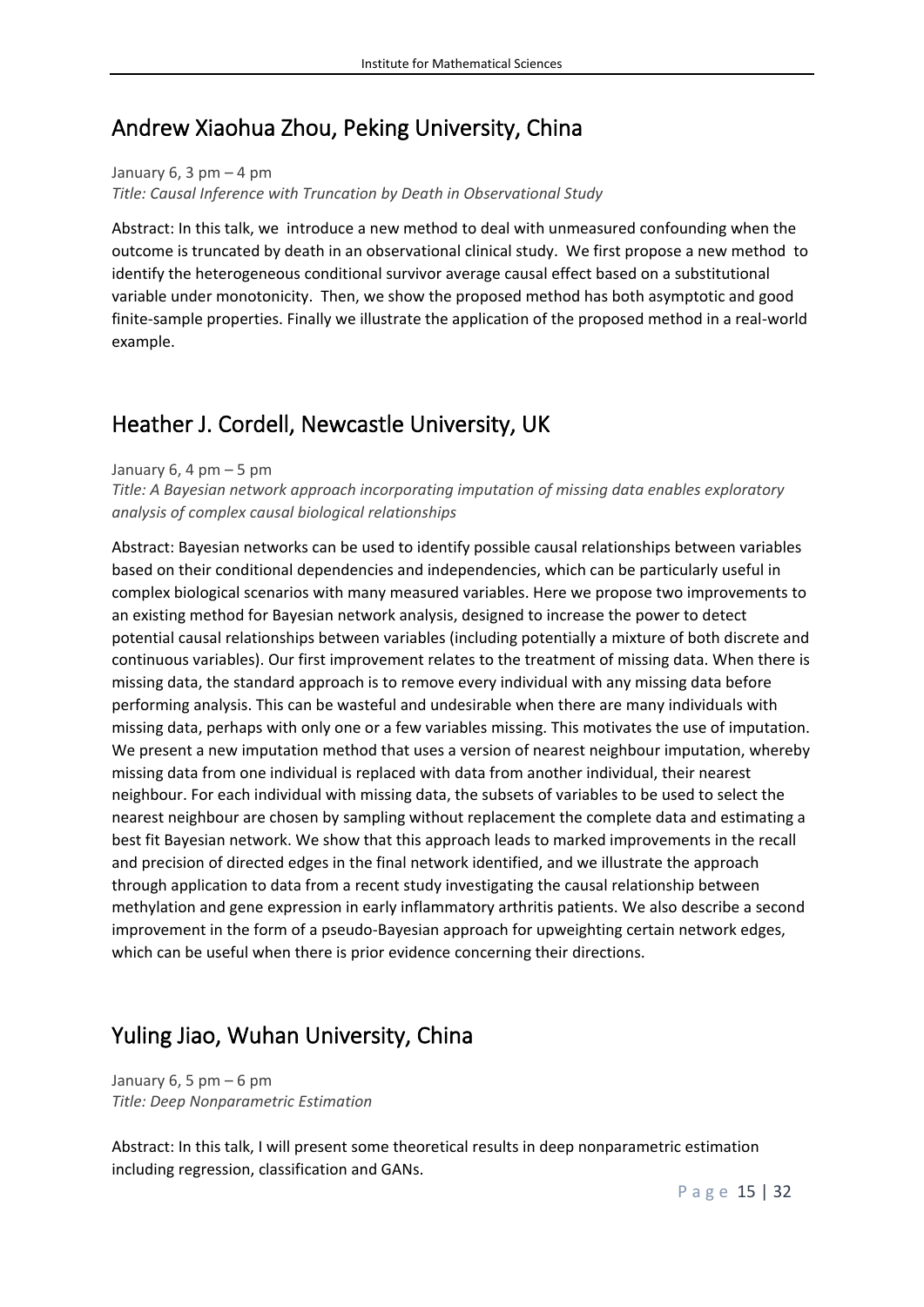### <span id="page-16-0"></span>Pei-Fen Kuan, Stony Brook University, USA

#### January 7, 8 am  $-9$  am

*Title: Deciphering the Transcriptome of the World Trade Center Disaster-Related PTSD via RNA-Seq*

Abstract: Post-traumatic stress disorder (PTSD) is a debilitating psychiatric condition that is very common among responders to the 9/11 World Trade Center (WTC) terrorist attack: incidence since the disaster is 10-20%. PTSD in WTC responders is often chronic, persisting two decades later and can lead to cognitive, social, and occupational impairment. As such, it is of high importance to understand the etiological factors that maintain PTSD. Gene expression has emerged as a promising biomarker for PTSD. However, current PTSD gene expression studies have not fully explored the transcriptomic landscape of PTSD. In this talk, we will focus on the RNA-Seq transcriptomic studies conducted at the Stony Brook WTC Health Program. We will describe our proposed statistical models to enhance our understanding of the genes and premature aging associated with PTSD.

### <span id="page-16-1"></span>Fei Zou, University of North Carolina, USA

January 7, 9 am  $-$  10 am *Title: Joint Gene Network Construction by Single-Cell RNA Sequencing Data*

Abstract: In contrast to differential gene expression analysis at the single-gene level, gene regulatory network(GRN) analysis depicts complex transcriptomic interactions among genes for better understanding of underlying genetic architectures of human diseases and traits. Recent advances in single-cell RNA sequencing (scRNA-seq) allow constructing GRNs at a much finer resolution than bulk RNA-seq and microarray data. However, scRNA-seq data are inherently sparse, which hinders direct application of the popular Gaussian graphical models (GGMs).Furthermore, most existing approaches for constructing GRNs with scRNA-seq data only consider gene networks under one condition. To better understand GRNs under different but related conditions with single-cell resolution, we propose to construct Joint Gene Networks with scRNA-seq data using the GGMs framework. In this talk, we will first introduce a hybrid imputation procedure to efficiently impute zero-inflated counts resulted from technical artifacts. We then discuss how to transform the imputed data via a nonpara-normal transformation, based on which we perform joint GGM constructions. We demonstrate our approach and assess its performance using synthetic data and two cancer clinical studies on medulloblastoma and glioblastoma.

### <span id="page-16-2"></span>Hui Zou, School of Statistics, University of Minnesota, USA

January 7, 10 am – 11 am *Title: Sparse Convoluted Rank Regression in High Dimensions*

Abstract: Wang et al. (2020, JASA) studied the high-dimensional sparse penalized rank regression and established its nice theoretical properties. Compared with the least squares, rank regression can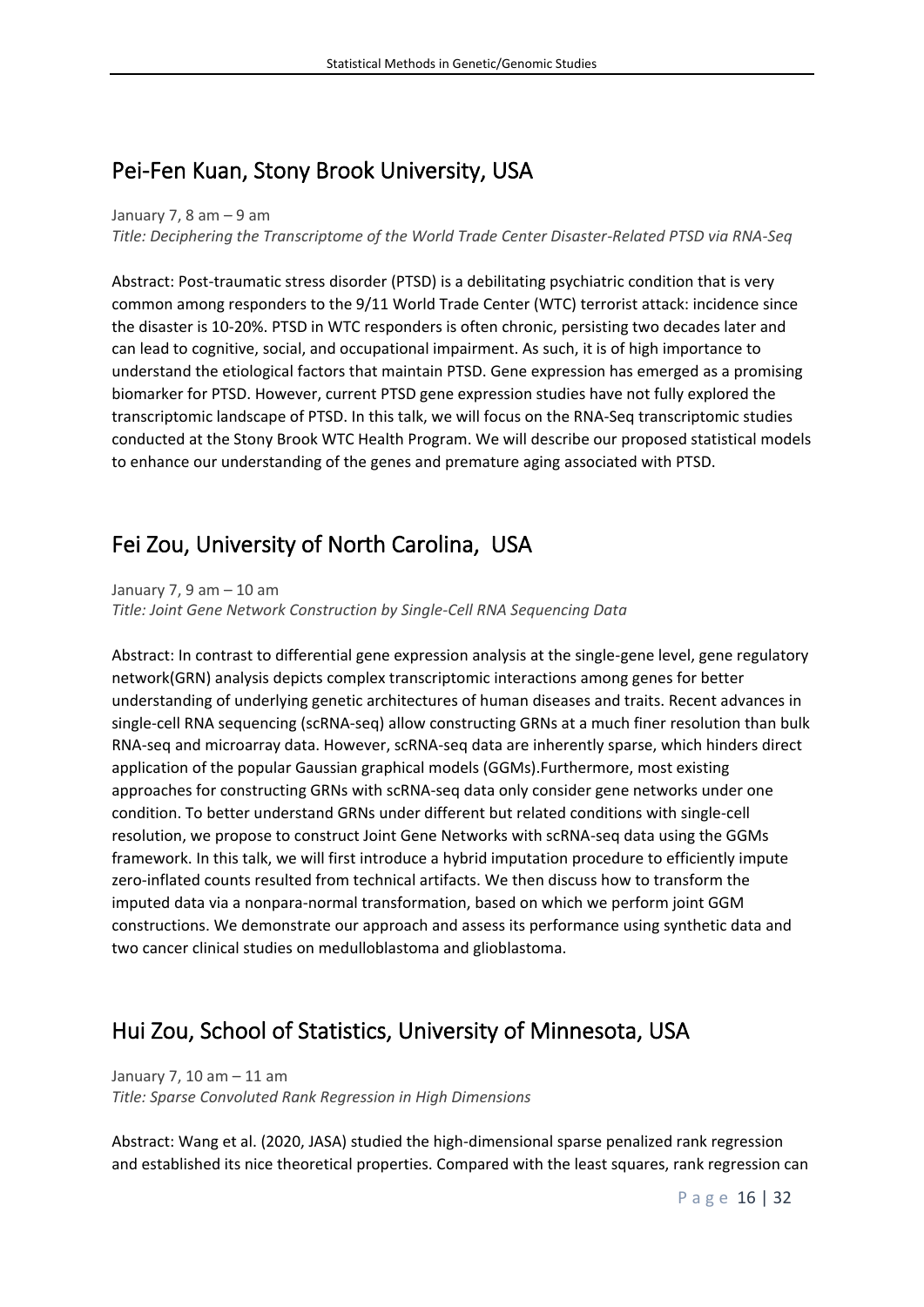have a substantial gain in estimation efficiency while maintaining a minimal relative efficiency of 86.4%. However, the computation of penalized rank regression can be very challenging for highdimensional data, due to the highly nonsmooth rank regression loss. In this work we view the rank regression loss as a non-smooth empirical counterpart of a population level quantity, and a smooth empirical counterpart is derived by substituting a kernel density estimator for the true distribution in the expectation calculation. This view leads to the convoluted rank regression loss and consequently the sparse penalized convoluted rank regression (CRR) for high-dimensional data. Under the same key assumptions for sparse rank regression, we establish the rate of convergence of the l1-penalized CRR for a tuning free penalization parameter and prove the strong oracle property of the folded concave penalized CRR. We further propose a high-dimensional Bayesian information criterion for selecting the penalization parameter in folded concave penalized CRR and prove its selection consistency. We derive an efficient algorithm for solving sparse convoluted rank regression that scales well with high dimensions. Numerical examples demonstrate the promising performance of the sparse convoluted rank regression over the sparse rank regression. Our theoretical and numerical results suggest that sparse convoluted rank regression enjoys the best of both sparse least squares regression and sparse rank regression.

### <span id="page-17-0"></span>Jingyi Jessica Li, University of California at Los Angeles, USA

January 7, 11 am – 12 am

*Title: Clipper: a general statistical framework for p-value-free FDR control in large-scale feature screening*

Abstract: Large-scale feature screening is ubiquitous in high-throughput biological data analysis: identifying the features (e.g., genes, mRNA transcripts, and proteins) that differ between conditions from numerous features measured simultaneously. The false discovery rate (FDR) is the most widelyused criterion to ensure the reliability of screened features. The most famous Benjamini-Hochberg procedure for FDR control requires valid, high-resolution p-values, which are, however, often hardly achievable because of the reliance on reasonable distributional assumptions or large sample sizes. Motivated by the Barber-Candes procedure, Clipper is a general statistical framework for large-scale feature screening with theoretical FDR control and without p-value requirement. Extensive numerical studies have verified that Clipper is a versatile and effective tool for correcting the FDR inflation crisis in multiple bioinformatics applications, including peak calling from ChIP-seq data and differentially expressed gene identification from bulk and single-cell RNA-seq data.

### <span id="page-17-1"></span>Mark van der Laan, University of California, Berkeley, USA

#### January 10, 8 am – 9 am

#### *Title: Targeted Learning with Applications to Genomic Studies*

Abstract: We consider data sets in which one observes a large number of covariates, including genomic measurements, possibly a treatment of interest, and a subsequent outcome. We present the roadmap of targeted learning involving specifying the statistical model, and a collection of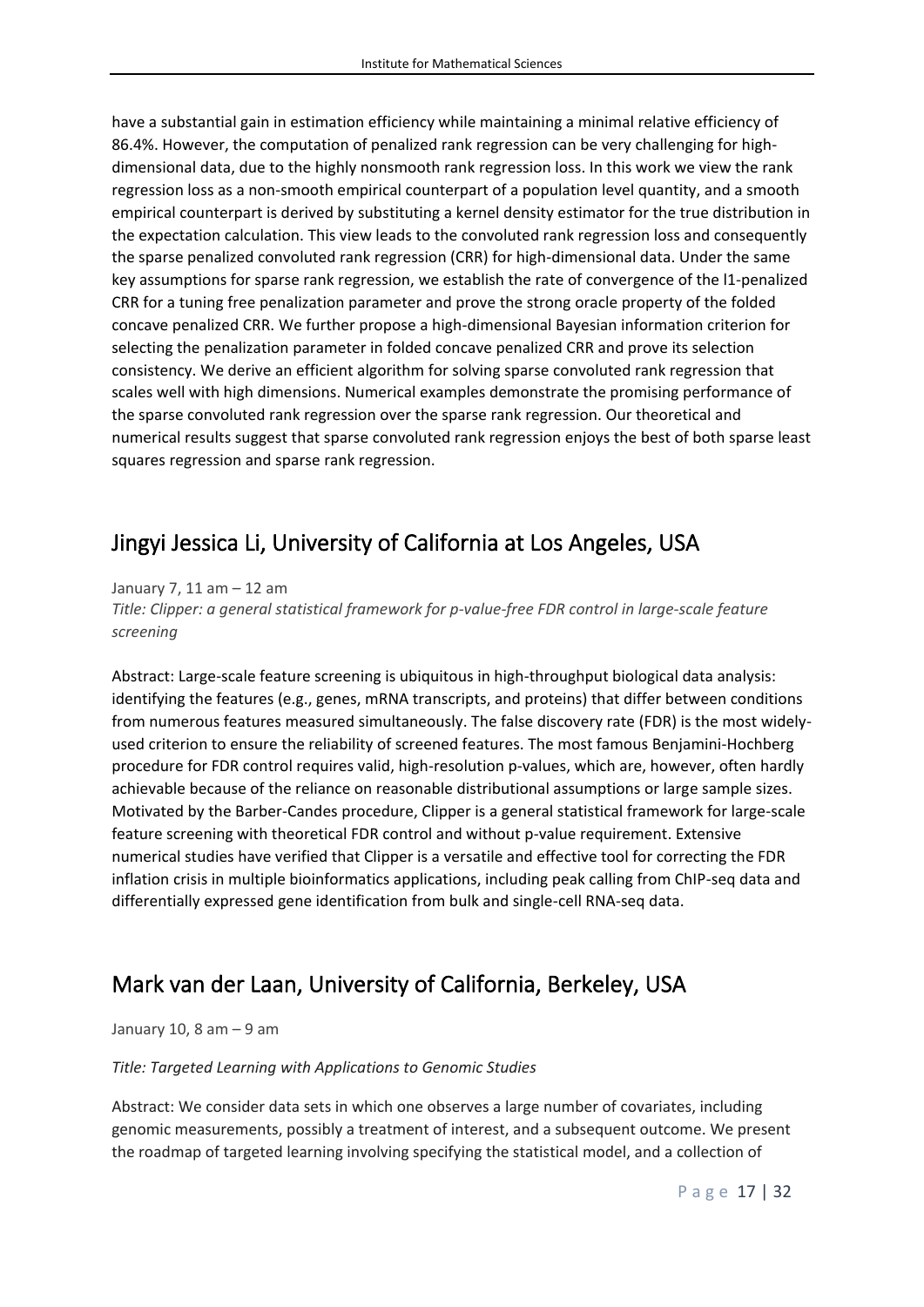statistical queries about the probability distribution of the data to formally define the statistical estimation problem. We suggest both causal effect queries as well as variable importance queries that can handle both discrete variables as well as continuous variables. We present the general targeted maximum likelihood estimation methodology, incorporating super-learning and highly adaptive lasso as a particularly powerful machine learning algorithm, and corresponding statistical inference. The statistical inference and multiple testing adjustment can be based on a multivariate normal limit distribution, or a nonparametric bootstrap method, thereby utilizing dependence among test statistics. We also present a cross-validated TMLE for data adaptively determined target estimands/statistical queries. Methods are demonstrated with simulations and data sets.

### <span id="page-18-0"></span>Michael Newton, University of Wisconsin-Madison, USA

January 10, 9 am – 10 am

#### *Title: Empirical Bayes and the false discovery rate, revisited*

Abstract: Large-scale hypothesis testing and prioritization problems occur in many contemporary statistical applications. Well developed and widely studied methods and computational tools are available to report the most interesting testing units subject to control on the rate of false discoveries. Motivated by examples from single-cell RNA-sequencing, antibody profiling, and brain imaging I will review recent work on empirical Bayesian approaches to this problem, noting in many cases that standard tools control false discovery rates but at the expense of deficiencies in other operating characteristics.

### <span id="page-18-1"></span>George C. Tseng, University of Pittsburgh, USA

January 10, 10 am – 11 am

#### *Title: Recent advances in p-value combination methods with emphasis on omics applications*

Abstract: The issue of combining p-values is a long-standing question in statistics and has many scientific applications. In this talk, I will give a brief review of methods for combining *K* p-values from a classical setting of fixed *K* to a modern sparse and weak signal setting when *K* goes to infinity. I will then present some recent development of methods for combining p-values with heterogeneous signals or combining dependent p-values with emphasis on omics applications. Specifically, I will discuss several versions of adaptively weighted Fisher's method and demonstrate their asymptotic optimality properties, such as Little and Folks' asymptotically Bahadur optimality (ABO) and Donoho and Jin's detection boundary. Simulations and applications help show usefulness of these adaptive weighting methods in terms of statistical power and biological interpretations. For combining dependent p-values, we will present recently developed Cauchy and harmonic mean methods, their effectiveness in SNP association applications and some theoretical foundations of why they work.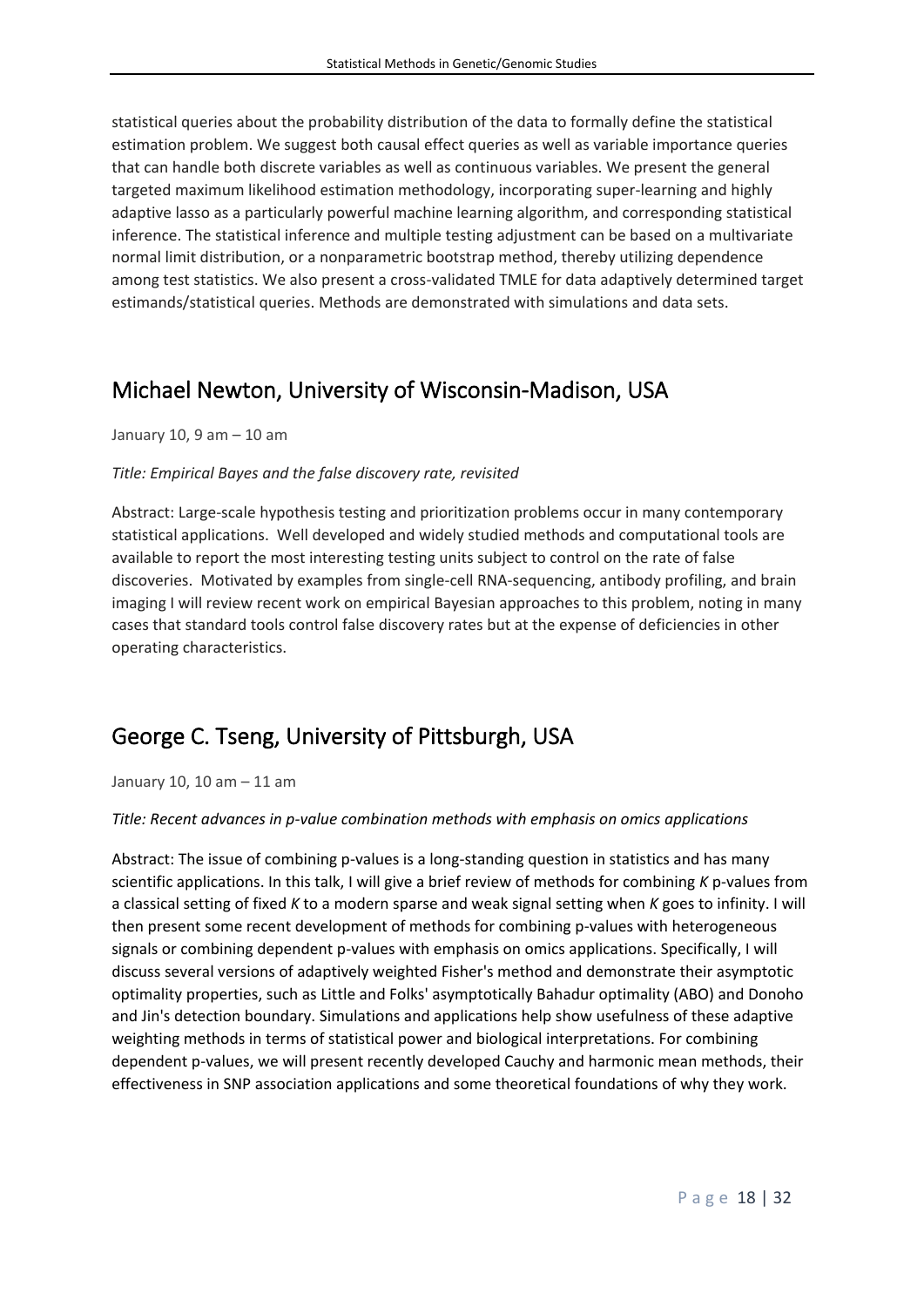# <span id="page-19-0"></span>Śaunak Sen, The University of Tennessee Health Science Center, USA

#### January 10, 11 am – 12 pm

#### *Title: Sparse bilinear models for structured high-throughput data*

Abstract: Rapid generation of high-throughput biological data have transformed biomedical research; they can be used to address novel scientific questions in broad research areas. Examples include genomewide transcriptomics, metabolomics, and microbiome profiling. These data can be thought of as a large matrix with covariates annotating both rows and columns of this matrix. Bilinear models provide a convenient framework for modeling such data taking into account the correlations and known relationships. In many situations, sparse estimation of these models is desired. We present fast methods for sparse estimation using elastic net regularization and consider the case when the response matrix and the covariate matrices are large. Due to data size, standard methods for estimation of these penalized regression models fail if the problem is converted to the corresponding univariate regression problem. By leveraging matrix properties in the structure of our model, we have developed several fast estimation algorithms. We have evaluated their performance in simulated data, and applications to high-throughput chemical genetic screens, eQTL (expression quantitative loci) detection, and metabolomic profiling. Our algorithms have been implemented in three packages in the Julia programming language available at [https://senresearch.github.io.](https://senresearch.github.io/)

## <span id="page-19-1"></span>Samsiddhi Bhattacharjee, National Institute of Biomedical Genomics, India

January 10, 3  $pm - 4$  pm

### *Title: Statistical Approaches to Incorporating Prior Knowledge for Multiple-Testing and Variableselection in Genomic Studies*

Abstract: The 'curse of dimensionality' impacts genomics studies in two ways. Firstly, it reduces the power to make discoveries due to considerable multiple-testing burden in genome-wide searches. Secondly, it makes it difficult to distinguish and select the most-important variables among many correlated variables, particularly with limited sample sizes. There is vast amount of prior knowledge (e.g., from public databases or other omics studies) that can be utilized to potentially boost power in such situations. However, the methods to incorporate such priors in a scalable and flexible manner are currently lacking. Bayesian methods are more successful in this regard. However, computational efficiency can often be a concern particularly for high-dimensional priors. We discuss hierarchical mixture models with empirical-bayes estimation for multiple-testing and variable selection problems. Our scalable 'prediction approach' fits the prior model efficiently using standard highdimensional penalized regression techniques. We conducted re-weighted GWAS analysis of Posirasis, SLE, Type-2 Diabetes and Coronary Artery Disease, with various kinds of gene-level prior knowledge from pathway databases, GTEx, RegulomeDB etc. For the regression-likelihood in high dimensions, we use a novel MCMC-based strategy to allow sequential variable selection by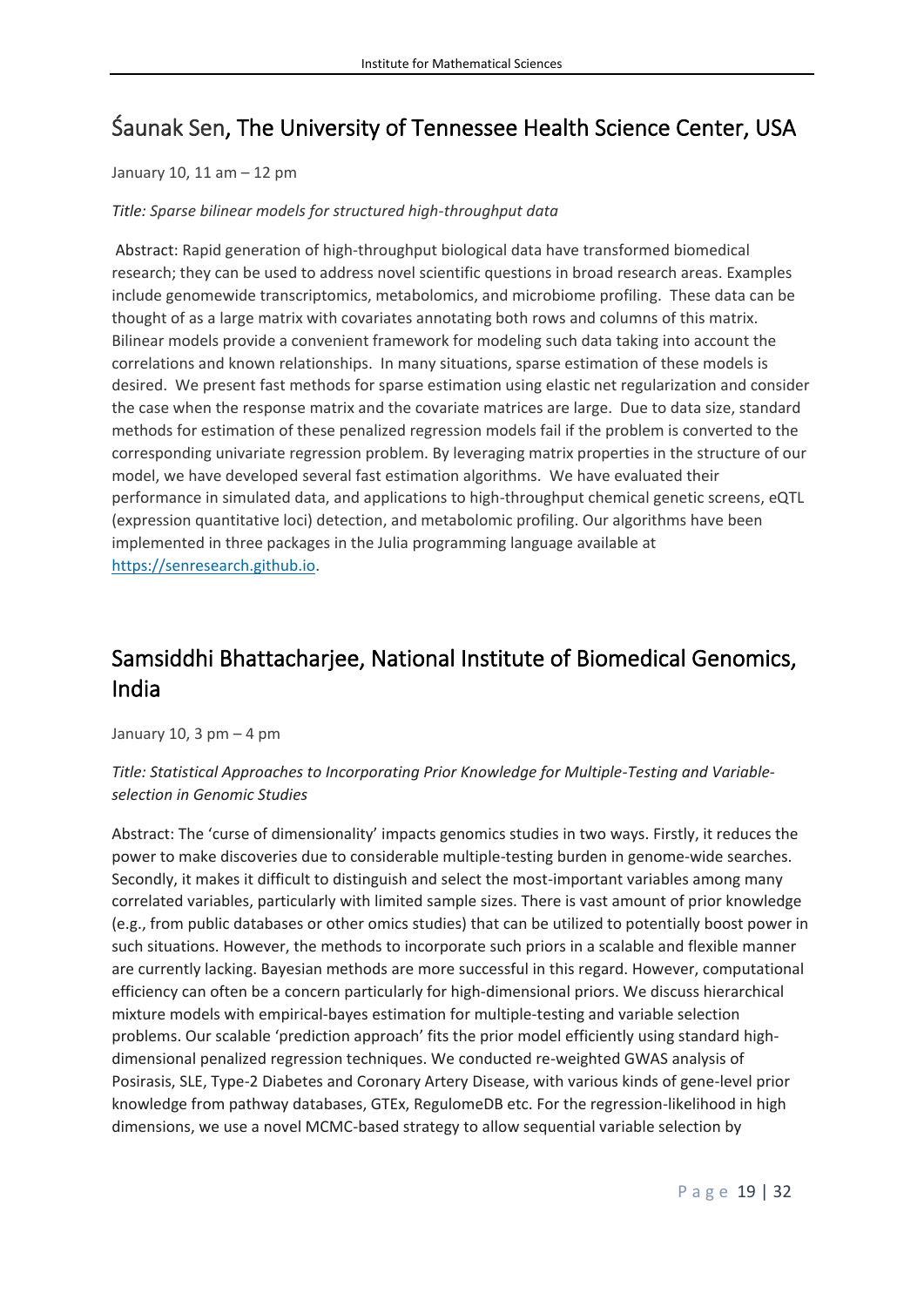efficiently computing arbitrary posterior probabilities of variable subsets. We compare the variableselection performance of our methods to some existing alternatives using simulations.

# <span id="page-20-0"></span>Anbupalam Thalamuthu, Centre for Healthy Brain Ageing, University of New South Wales, Australia

January 10, 4  $pm - 5$  pm

*Title: Phenotypic and genetic profiling of exceptionally long-lived individuals*

Abstract: Life expectancy has increased steadily in the last century due to improvements in lifestyle factors such as advancements in medical care. Consequently, there is a significantly higher proportion of older individuals in developed countries. However, aging is associated with functional decline, disease and comorbidity which in turn places a greater social, medical and economic burden on the community. Thus, better understanding the risk as well as uncovering protective factors for healthy ageing is vital. Exceptionally long-lived individuals can be thought of as model organisms to study successful healthy ageing. Here we describe cognitive and metabolic health profiles of participants in the Sydney Centenarian Study (SCS, n = 395, > 95 years). Also, we have examined the polygenic risk profiles for exceptional longevity, cardiovascular health and metabolic syndrome of the SCS cohort in relation to younger controls and compared and contrasted these results to other cohorts.

### <span id="page-20-1"></span>Partha P. Majumder, National Institute of Biomedical Genomics, India

January 10, 5  $pm - 6$  pm

*Title: Joint analysis of multi-omics data: some applications*

Abstract: In our quest to identify the major genomic forces that drive cancer of the oral cavity – a predominant form of cancer in India, we have generated data on genome-wide genomic and epigenomic alterations and also expression dysregulation of genes. We have carried out analyses of these individual data sets and have also performed a joint analysis of these data. I shall present the results of our analyses and also emphasize that the methods that we have used and are currently being use elsewhere are ad hoc from a statistical point of view. Better statistical modeling and methodology to carry out joint analysis of these data are required.

### <span id="page-20-2"></span>Yang Ni, Texas A&M University, USA

January 11, 8 am – 9 am

*Title: Ordinal Causal Discovery for Reverse-Engineering Gene Regulatory Networks*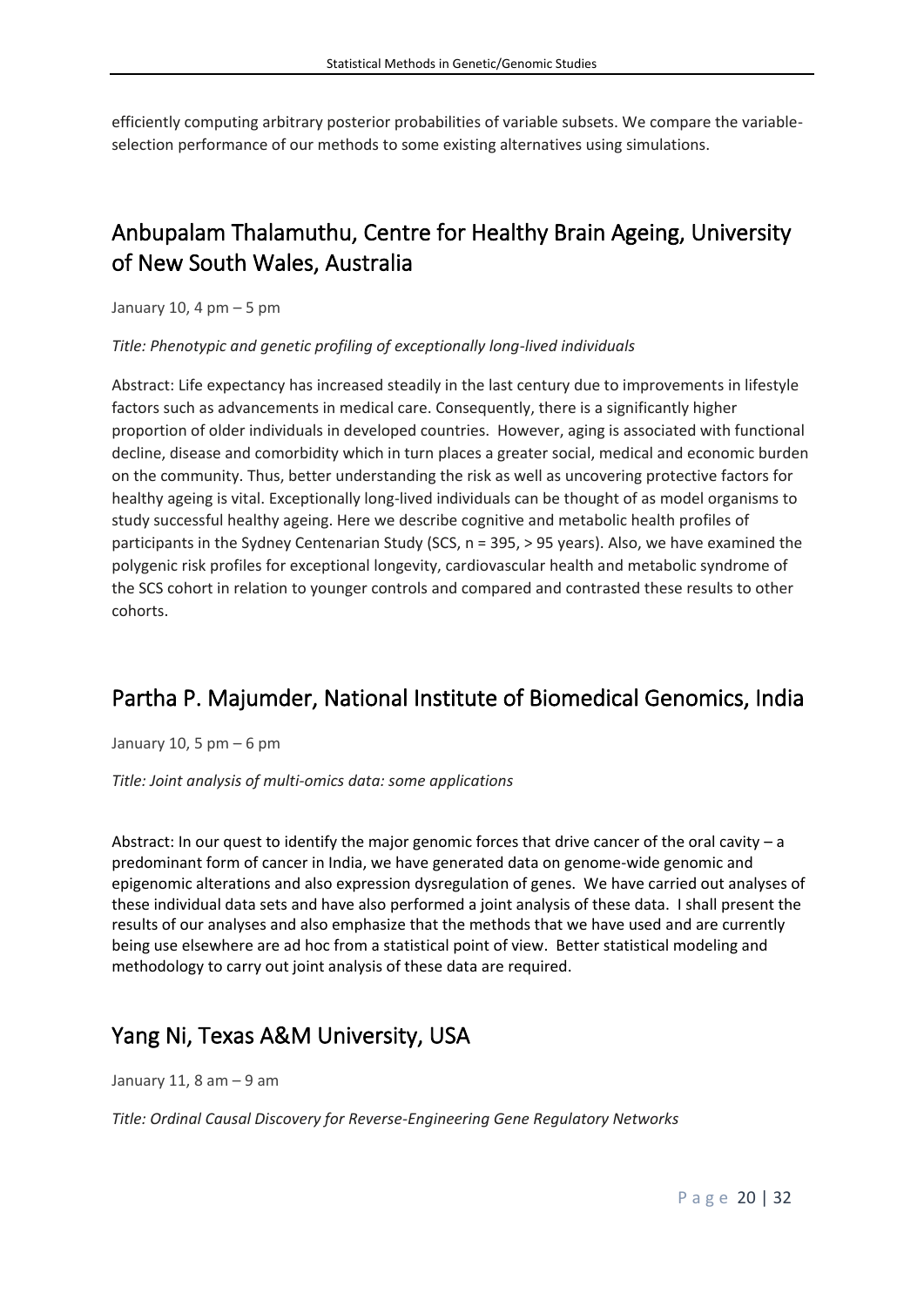Abstract: Categorical data frequently arise in multi-omics such as single-nucleotide polymorphisms or discretized gene/protein expression. Causal discovery for purely observational, categorical data is a long-standing challenging problem. The vast majority of existing methods focus on inferring the Markov equivalence class, which leaves the direction of some causal relationships undetermined. This paper proposes an identifiable ordinal causal discovery method that exploits the ordinal information contained in many real-world applications including genomic studies to uniquely identify causal structure. Score-and-search algorithms are developed for structure learning. The proposed method is applicable beyond ordinal data via data discretization. Through real-world genomic applications and synthetic experiments, we demonstrate that the proposed ordinal causal discovery method has favorable and robust performance compared to state-of-the-art alternative methods in both ordinal categorical and non-categorical data.

### <span id="page-21-0"></span>Matthew Stephens, University of Chicago, USA

January 11, 9 am – 10 am

### *Title: A simple new approach to variable selection in regression, with application to genetic finemapping*

Abstract: We introduce a simple new approach to variable selection in linear regression, and to quantifying uncertainty in selected variables. The approach is based on a new model -- the ``Sum of Single Effects'' (SuSiE) model -- which comes from writing the sparse vector of regression coefficients as a sum of ``single-effect'' vectors, each with one non-zero element. We also introduce a corresponding new fitting procedure -- Iterative Bayesian Stepwise Selection (IBSS) -- which is a Bayesian analogue of stepwise selection methods. IBSS shares the computational simplicity and speed of traditional stepwise methods, but instead of selecting a single variable at each step, IBSS computes a *distribution* on variables that captures uncertainty in which variable to select. The method leads to a convenient, novel, way to summarize uncertainty in variable selection, and provides a Credible Set for each selected variable. Our methods are particularly well suited to settings where variables are highly correlated and true effects are sparse, both of which are characteristics of genetic fine-mapping applications. We demonstrate through numerical experiments that our methods outperform existing methods for this task.

# <span id="page-21-1"></span>Suprateek Kundu, The University of Texas MD Anderson Cancer Center, USA

January 11, 10 am – 11 am

#### *Title: Scalable Bayesian Variable Selection for Structured High-Dimensional Data*

Abstract: Variable selection for structured covariates lying on an underlying known graph is a problem motivated by practical applications, and has been a topic of increasing interest. However, most of the existing methods may not be scalable to high dimensional settings involving tens of thousands of variables lying on known pathways such as the case in genomics studies. We propose an adaptive Bayesian shrinkage approach which incorporates prior network information by smoothing the shrinkage parameters for connected variables in the graph, so that the corresponding

P a g e 21 | 32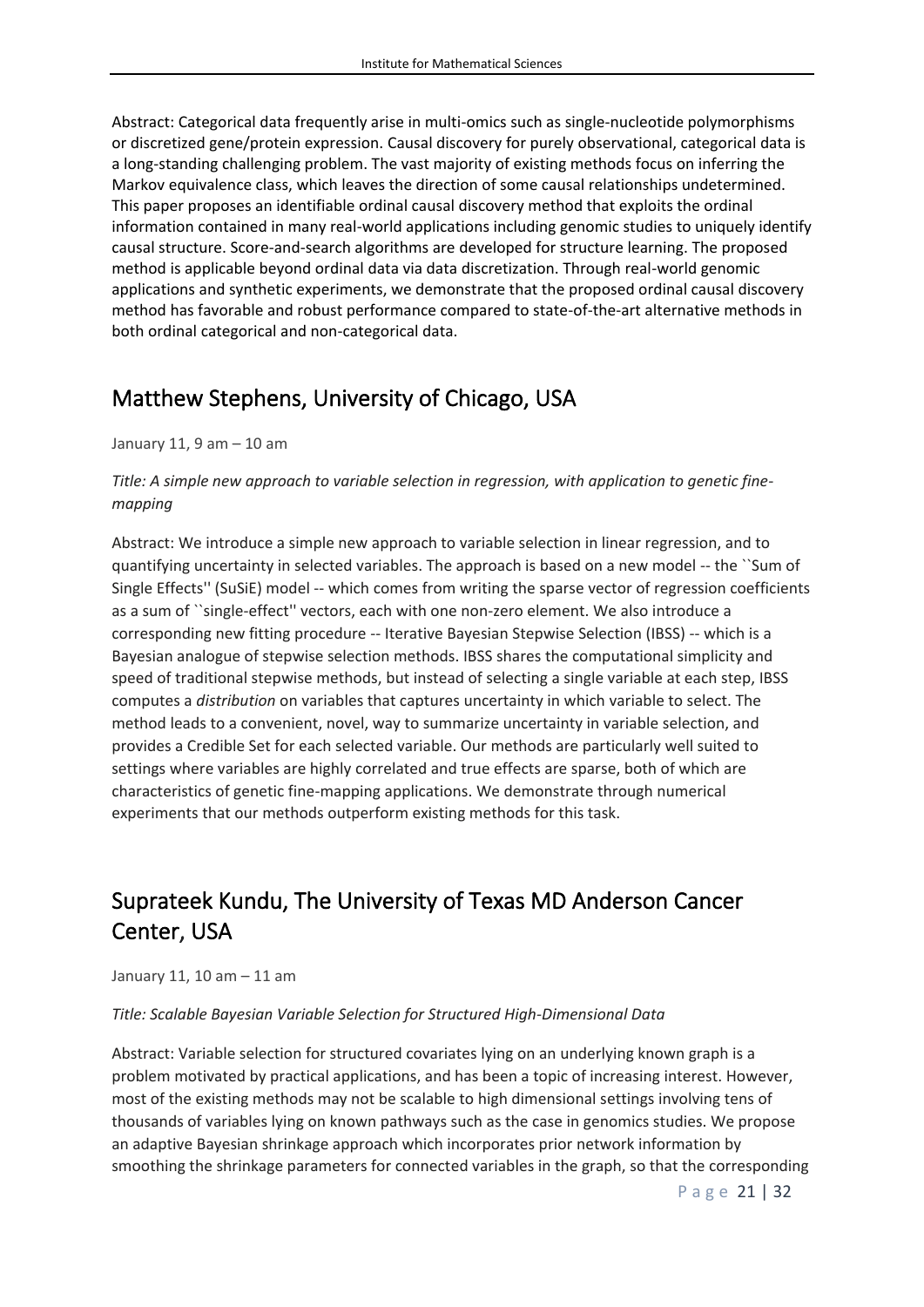coefficients have a similar degree of shrinkage. We fit our model via a computationally efficient expectation maximization algorithm which is scalable to high dimensional settings (p~100,000). Theoretical properties for fixed as well as increasing dimensions are established, even when the number of variables increases faster than the sample size. We demonstrate the advantages of our approach in terms of variable selection, prediction, and computational scalability via a simulation study, and apply the method to a cancer genomics study.

### <span id="page-22-0"></span>Guolian Kang, St. Jude Children's Research Hospital, USA

#### January 11, 11 am – 12 pm

### *Title: Fancy and powerful study design is cost beneficial only coupled with valid or versatile statistical approaches*

Abstract: Genome-wide association studies (GWAS) or next generation sequencing (NGS) studies have been successful in the last decades to identify genetic variants associated with common or rare diseases. One of the powerful study designs commonly used is extreme phenotype sequencing/genotyping design (EPS) for studying an ordinal or continuous phenotype as the primary outcomes of interest, such as the well-known National Heart, Lung, and Blood Institute Exome Sequencing Project. Besides the primary outcome, extensive data on vital clinical, treatment, and environmental factors etc are readily available. Secondary data analyses provide a mechanism for researchers to address high impact questions that would otherwise be prohibitively expensive and time-consuming to study.

Defining a clear and clinically relevant research question or topic might be easy based on the existing data but the statistical analysis approaches needed to answer the questions are not straightforward for EPS design. The naïve methods lead to biased estimates for secondary data analysis if the GWAS/NGS samples are not a random representative sample for the outcome of interest based on the research question or topic. Therefore, the critical question is how to conduct secondary data analysis in post-GWAS/NGS era on the data collected under EPS design?

Here, I will discuss three main scientific questions: 1) how to conduct whole-genome secondary genetic association analysis under EPS (STEPS); 2) how to conduct genome-wide mediation analysis under EPS (GMEPS); 3) how to conduct mendelian randomization analysis under EPS (MREPS). Three novel valid and versatile statistical approaches were proposed to tackle the EPS design issue for these three different statistical analyses. Extensive simulations and real data analysis showed the striking superiority of the proposed approaches over their alternatives under EPS and demonstrated compatible capabilities under the general random sampling framework. All these proposed approaches could also be readily applied to tackle relevant questions in any data collected under extreme-value sampling design in any modern epidemiology or clinical studies.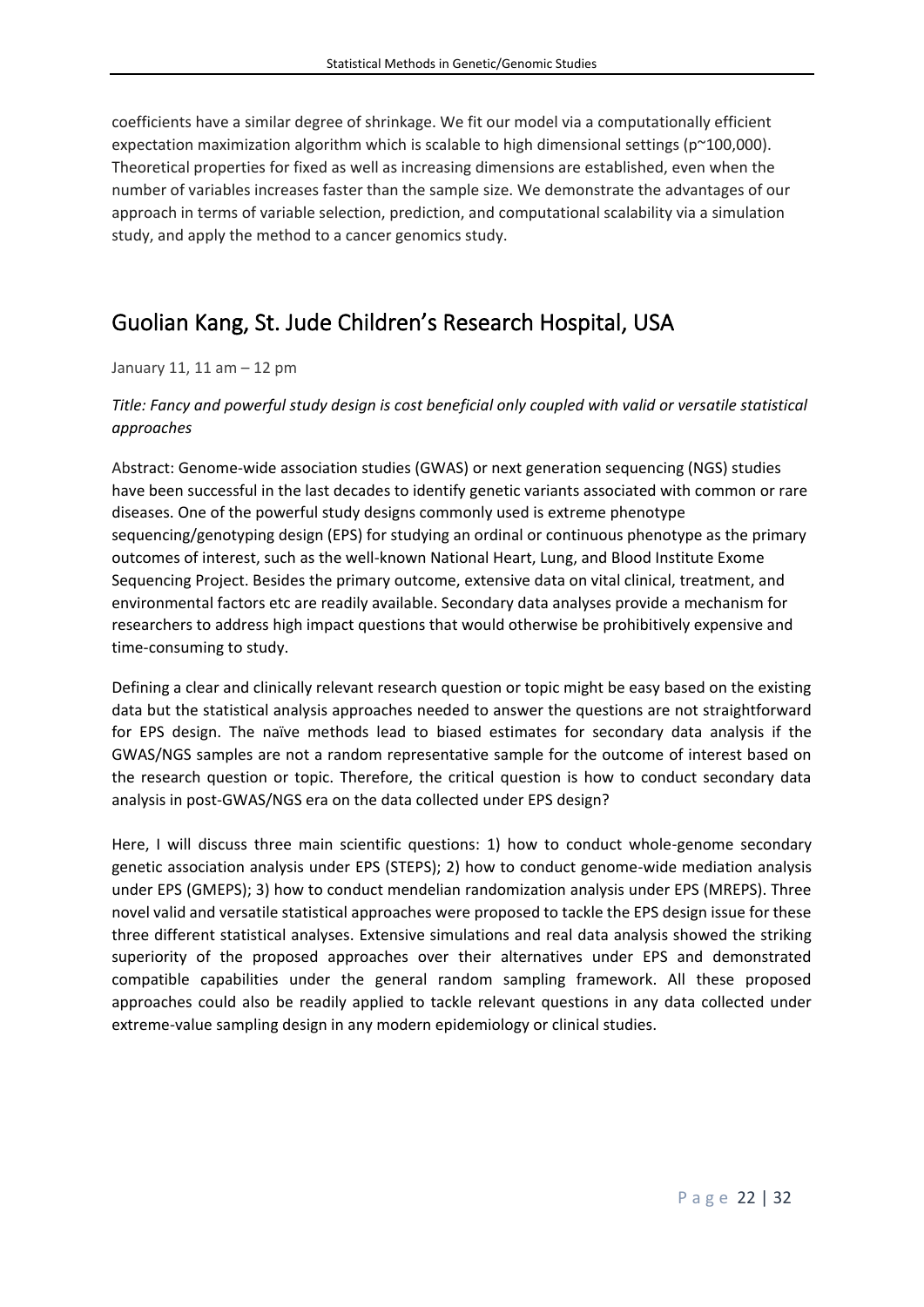# <span id="page-23-0"></span>Terry Speed, Walter and Eliza Hall Institute for Medical Research, Australia

January 11, 3  $pm - 4$  pm

### *Title: RUV-III: Removing Unwanted Variation in III steps*

Abstract: The method we call RUV-III was introduced several years ago in a soon to be published monograph written jointly with Johann Gagnon-Bartsch and Laurent Jacob. There we demonstrated its effectiveness with microarray gene expression data. The method makes essential use of technical replicates and negative controls, both of which yield information about unwanted variation. It was first published in 2019 jointly with Ramyar Molania and others in a paper about normalizing gene expression data with from the Nanostring platform. In that paper the use of pseudo-replicates was shown to be an effective supplement to, even replacement of technical replicates. More recently Molania and others showed the value of the method for normalizing bulk RNA-seq gene expression data, where pseudo-samples were also used. At the same time Salim and others obtained a version of RUV-III suitable for single cell RNA-seq data called RUV-III-NB. There pseudo-replicates are a necessity, and there also is a reasonable notion of pseudo-cell generalizing bulk pseudo-samples. In this talk I will review the theory of RUV-III and discuss the key choices that must be made to use it effectively.

# <span id="page-23-1"></span>Agus Salim, Melbourne School of Population and Global Health, University of Melbourne, Australia

January 11, 4  $pm - 5$  pm

### *Title: RUV-III-NB: Normalization of single-cell RNA-seq Data*

Abstract: Despite numerous methodological advances, the normalization of single cell RNA-seq (scRNA-seq) data remains a challenging task. The performance of different methods can vary greatly across datasets. Part of the reason for this is the different kinds of unwanted variation, including library size, batch and cell cycle effects, and the association of these with the biology embodied in the cells. A normalization method that does not explicitly account for cell biology risks removing some of the signal of interest. Here we propose RUV-III-NB, a statistical method that can be used to adjust counts for library size and batch effects. The method uses the concept of pseudo-replicates to ensure that relevant features of the unwanted variation are only inferred from cells with the same biology.

**Results**: Using five publicly avail-able datasets that encompass different technological platforms, kinds of biology and levels of association between biology and unwanted variation, we show that RUV-III-NB manages to remove library size and batch effects, strengthen biological signals, improve differential expression analyses, and lead to results exhibiting greater concordance with independent datasets of the same kind. The performance of RUV-III-NB is consistent across the five datasets and is not sensitive to the number of factors assumed to contribute to the unwanted variation. It also shows promise for removing other kinds of unwanted variation such as platform effects.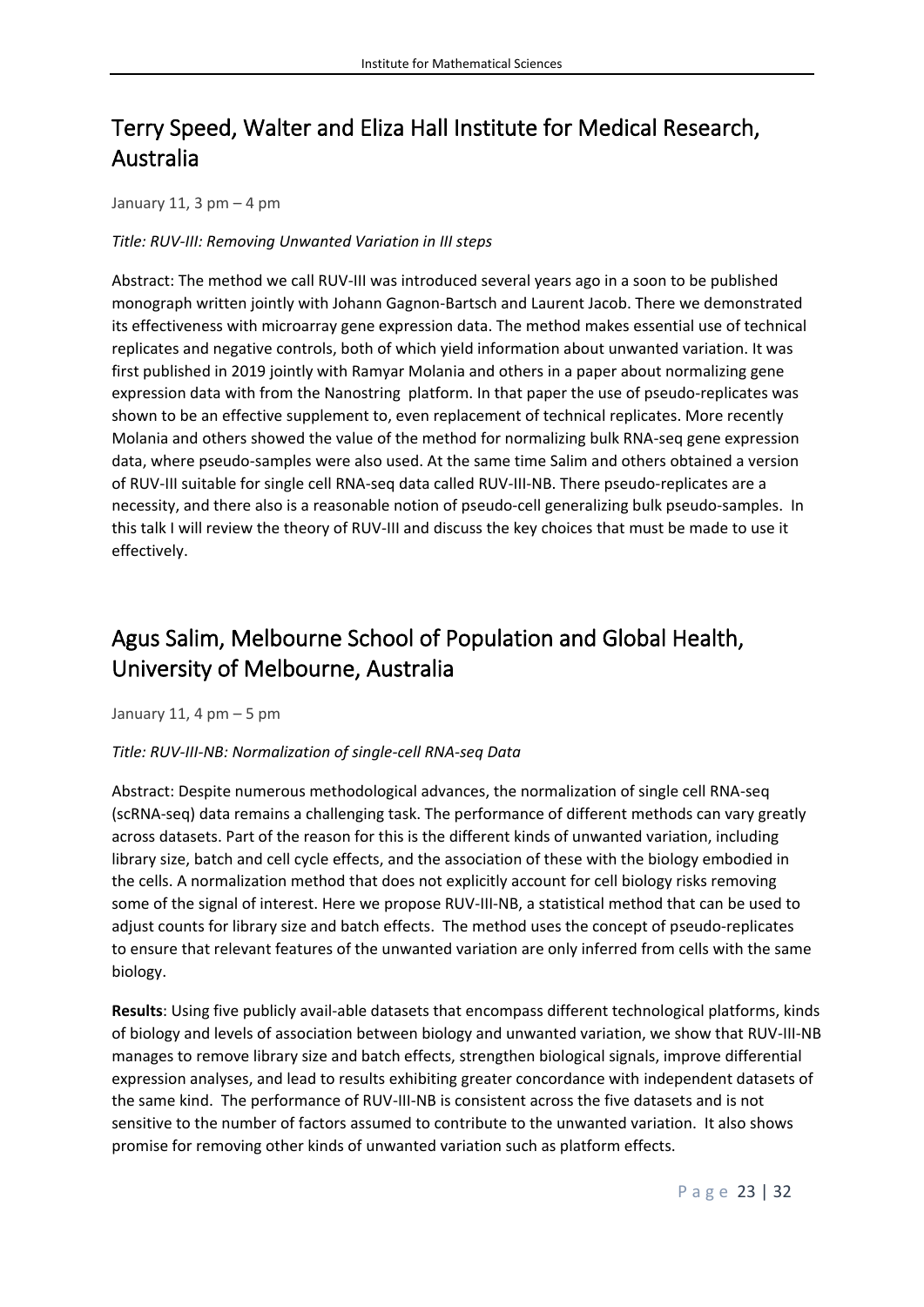**Availability**: The method is implemented as a publicly available R package available from https://github.com/limfuxing/ruvIIInb.

**Contact**: salim.a@unimelb.edu.au, terry@wehi.edu.au

# <span id="page-24-0"></span>Ramyar Molania, Walter and Eliza Hall Institute for Medical Research, Australia

January 11, 5 pm – 6 pm

*Title: Removing unwanted variation from large-scale cancer RNA-sequencing data*

Abstract: The accurate identification and effective removal of unwanted variation are essential to derive meaningful biological results from RNA-seq data, especially when the data come from large and complex studies. We have used The Cancer Genome Atlas (TCGA) RNA-seq data to show that library size, batch effects, and tumor purity are major sources of unwanted variation across all TCGA RNA-seq datasets and that existing gold standard approaches to normalizations fail to remove this unwanted variation. Additionally, we illustrate how different sources of unwanted variation can compromise downstream analyses, including gene co-expression, association between gene expression and survival outcomes, and cancer subtype identifications. Here, we propose the use of a novel strategy, pseudo-replicates of pseudo-samples (PRPS), to deploy the Removing Unwanted Variation III (RUV-III) method to remove different sources of unwanted variation from large and complex gene expression studies. Our approach requires at least one roughly known biologically homogenous subclass of samples shared across sources of unwanted variation. To create PRPS, we first need to identify the sources of unwanted variation, which we will call batches in the data. Then the gene expression measurements of biologically homogeneous sets of samples are averaged within batches, and the results called pseudo-samples. Pseudo-samples with the same biology and different batches are then defined to be pseudo-replicates and used in RUV-III as replicates. The variation between pseudo-samples of a set pseudo-replicates is mainly unwanted variation. We illustrate the value of our approach by comparing it to the TCGA normalizations on several TCGA RNA-seq datasets. RUV-III with PRPS can be used for any large genomics project involving multiple labs, technicians, or platforms.

# <span id="page-24-1"></span>Eleanor Feingold, University of Pittsburgh, USA

January 12, 8 am – 9 am

*Title: Title: Are there still open statistical questions in modern genomics?*

Abstract: Genomic studies are increasingly driven by bioinformatic data. This is an incredibly valuable advance in the field - a terrific change from the days when purely statistical approaches left scientists with enormous linkage or association regions and no way to narrow them down. But what is the place of statistics in this new genomic era? I will discuss several important practical problems in contemporary genomic studies that require statistical thought and statistical approaches. These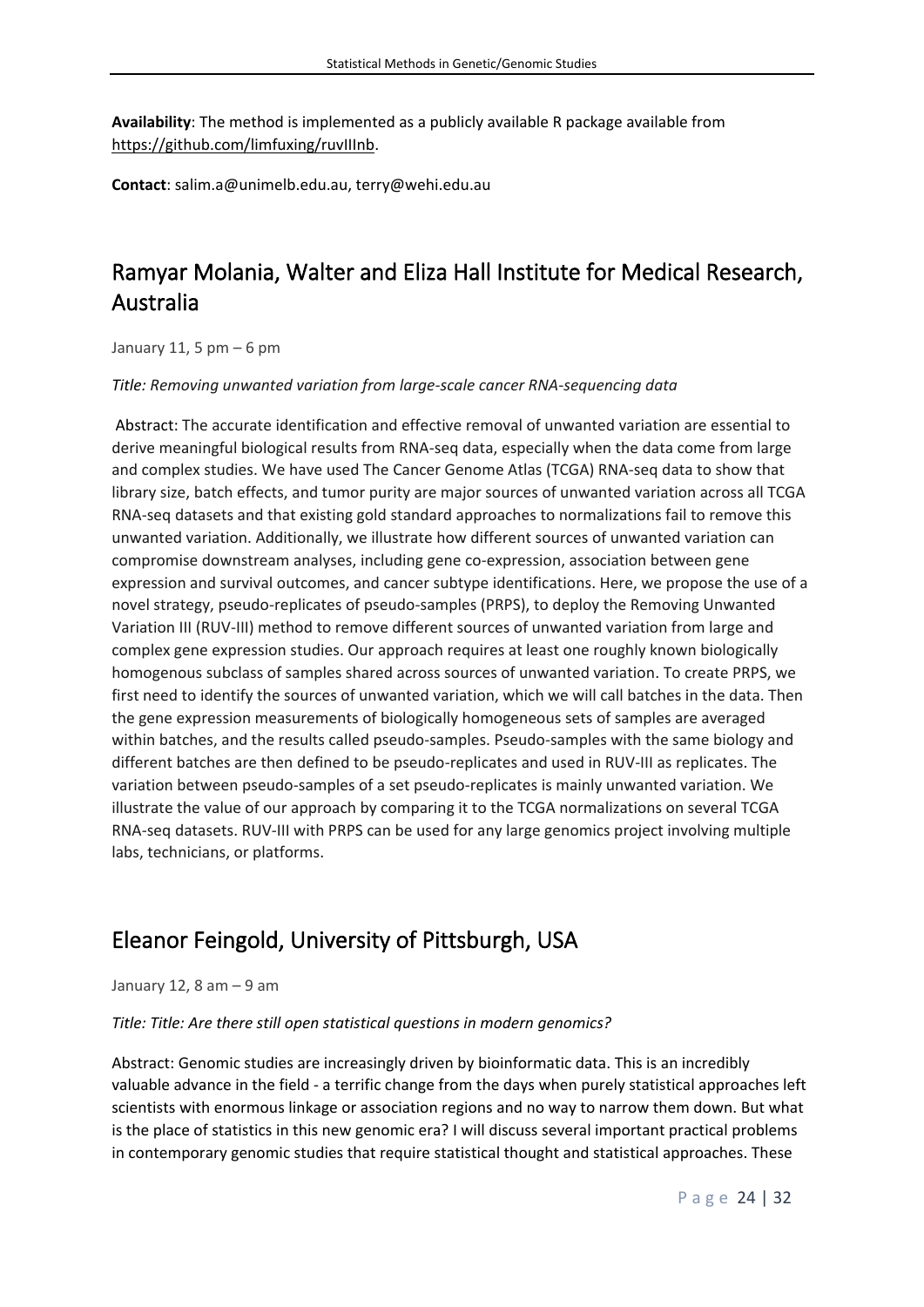include approaches to combining samples and datasets, and to understanding the implications of performing millions of tests across the genome.

### <span id="page-25-0"></span>Veera Baladandayuthapani, University of Michigan, USA

January 12, 9 am – 10 am

#### *Title: Personalized Integrated Network Estimation*

Abstract: Personalized (patient-specific) approaches have recently emerged with a precision medicine paradigm that acknowledges the fact that molecular pathway structures and activity might be considerably different within and across patient populations. In the context of cancer, the functional cancer genome and proteome provide rich sources of information to identify patientspecific variations in signaling pathways and activities within and across tumors; however, current analytic methods lack the ability to exploit the diverse and multi-layered architecture of these complex biological networks. We consider the problem of modeling conditional independence structures in heterogenous data using Bayesian graphical regression techniques that allows patientspecific network estimation and inferences. We propose a novel specification of a conditional (in)dependence function of patient-specific covariates—which allows the structure of a graph to vary flexibly with the covariates; imposes sparsity in both edge and covariate selection; produces both subject-specific and predictive graphs; and is computationally tractable.

### <span id="page-25-1"></span>Cheng Cheng, St. Jude Children's Research Hospital, USA

January 12, 10 am – 11 am

#### *Title: Genomic Determination Index*

Abstract: In this presentation we introduce and discuss a new concept called Genomic Determination Index (GeDI), to address the questions of how much variability in a phenotype can be determined by large sets of diverse omics factors totaling possibly up to a million, and which specific omics factors are largely responsible for the explained phenotypic variation. In a way similar to heritability, GeDI is a measurement of the proportion of the phenotype variance attributable to the variations in a set of omics factors under an assumed population model. No existing large-scale sparse regression method or mixed effect models can effectively and fully address this problem. A method to estimate GeDI will be presented. This method consists of three steps: initial variable screening, regression modelling with forward variable selection drive by increments in GeDI, and a permutation analysis to correct selection bias. The entire development will be illustrated and evaluated by a diverse dataset from a study of ex vivo sensitivity of acute lymphoblastic leukemia cells to glucocorticoid treatment. If time permits, connection with the recent work on variable importance (Williamson et al. (2021) Biometrics, 77:9-22) will also be discussed.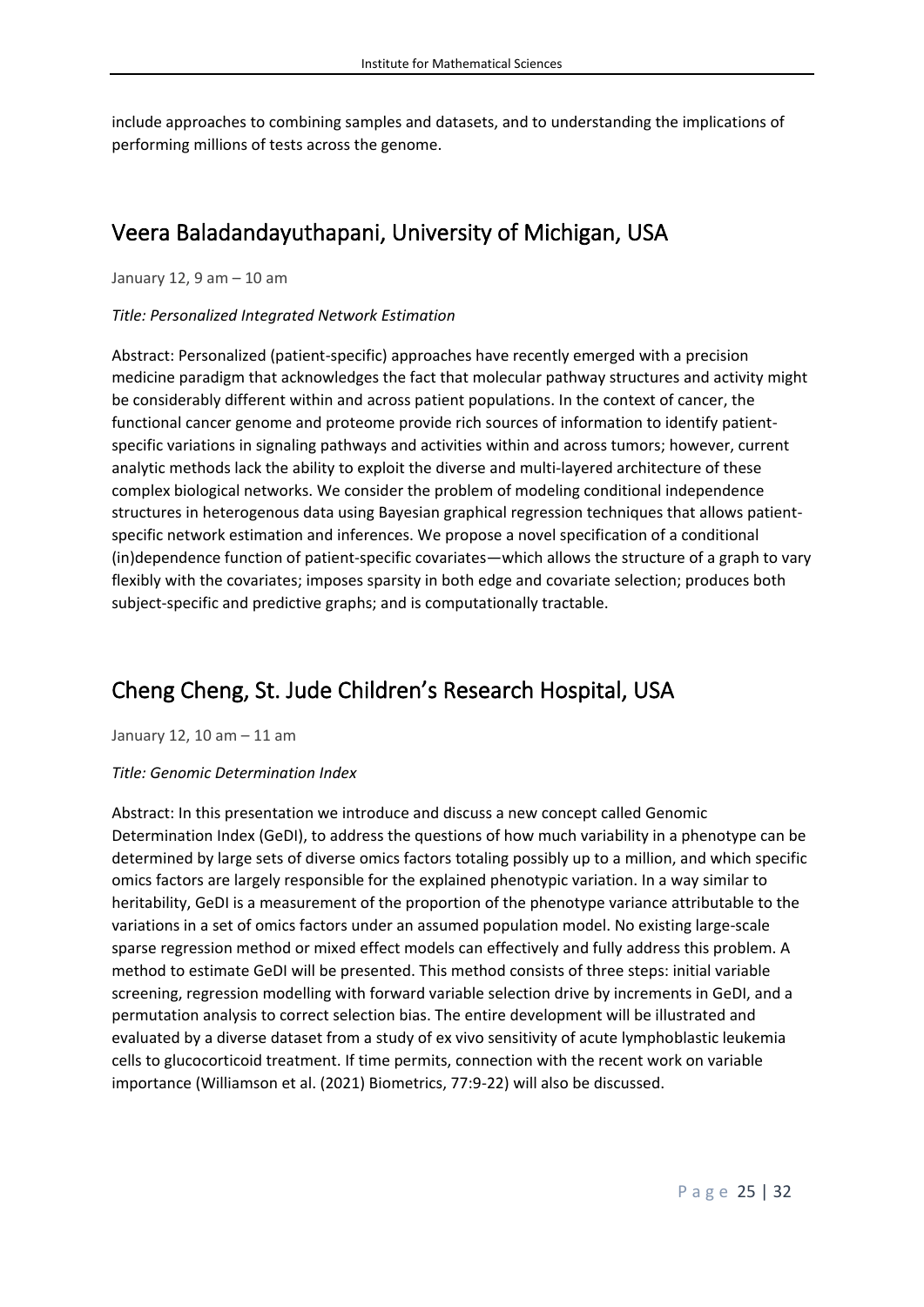## <span id="page-26-0"></span>Saumyadipta Pyne, University of California Santa Barbara, USA

#### January 12, 11 am – 12 pm

#### *Title: Systematic spatial modeling of the heterogeneity in tumor signaling landscapes*

Abstract: Intratumor heterogeneity is a complex phenomenon that could enable tumor cells to develop new therapy-resistant phenotypes and lead to poor outcomes for patients with cancer. Tumor stroma, for instance, comprises, in addition to the extracellular matrix, various cell types including cancer-associated fibroblasts (CAF), which represent a highly heterogeneous cell population due to their diverse cell types of origin. Dense solid tumors often have high CAF content, which can stimulate tumor cell proliferation by providing various growth factors, hormones and cytokines in a dynamic and context-dependent manner. Previously, we have shown how the spatial proximity to CAFs impacts the local molecular features and therapeutic sensitivity of breast cancer cells, thus influencing clinical outcomes. Recently, we have developed a computational framework for multivariate spatial mixture modeling of different CAF signaling landscapes in a given tumor. It allows us to test for local enrichment of key oncogenic pathways induced by CAF phenotypes that are specific to microenvironments. Further, the fitted spatial distributions provide a precise and parametric understanding of intratumor heterogeneity at single cell level.

### <span id="page-26-1"></span>Arnab Kumar Maity, Pfizer Inc, USA

January 12, 3  $pm - 4$  pm

### *Title: Bayesian structural equation modeling in multiple omics data integration with application to circadian genes*

Abstract: It is well known that the integration among different data-sources is reliable because of its potential of unveiling new functionalities of the genomic expressions, which might be dormant in a single-source analysis. Moreover, different studies have justified the more powerful analyses of multi-platform data. Toward this, in this study, we consider the circadian genes' omics profile, such as copy number changes and RNA-sequence data along with their survival response. We develop a Bayesian structural equation modeling coupled with linear regressions and log normal accelerated failure-time regression to integrate the information between these two platforms to predict the survival of the subjects. We place conjugate priors on the regression parameters and derive the Gibbs sampler using the conditional distributions of them. Our extensive simulation study shows that the integrative model provides a better fit to the data than its closest competitor. The analyses of glioblastoma cancer data and the breast cancer data from TCGA, the largest genomics and transcriptomics database, support our findings.

### <span id="page-26-2"></span>Mayetri Gupta, University of Glasgow, UK

January 12, 4 pm – 5 pm

*Title: Bayesian hierarchical mixture-based clustering for non-normal, noisy genomic datasets*

 $P = 260$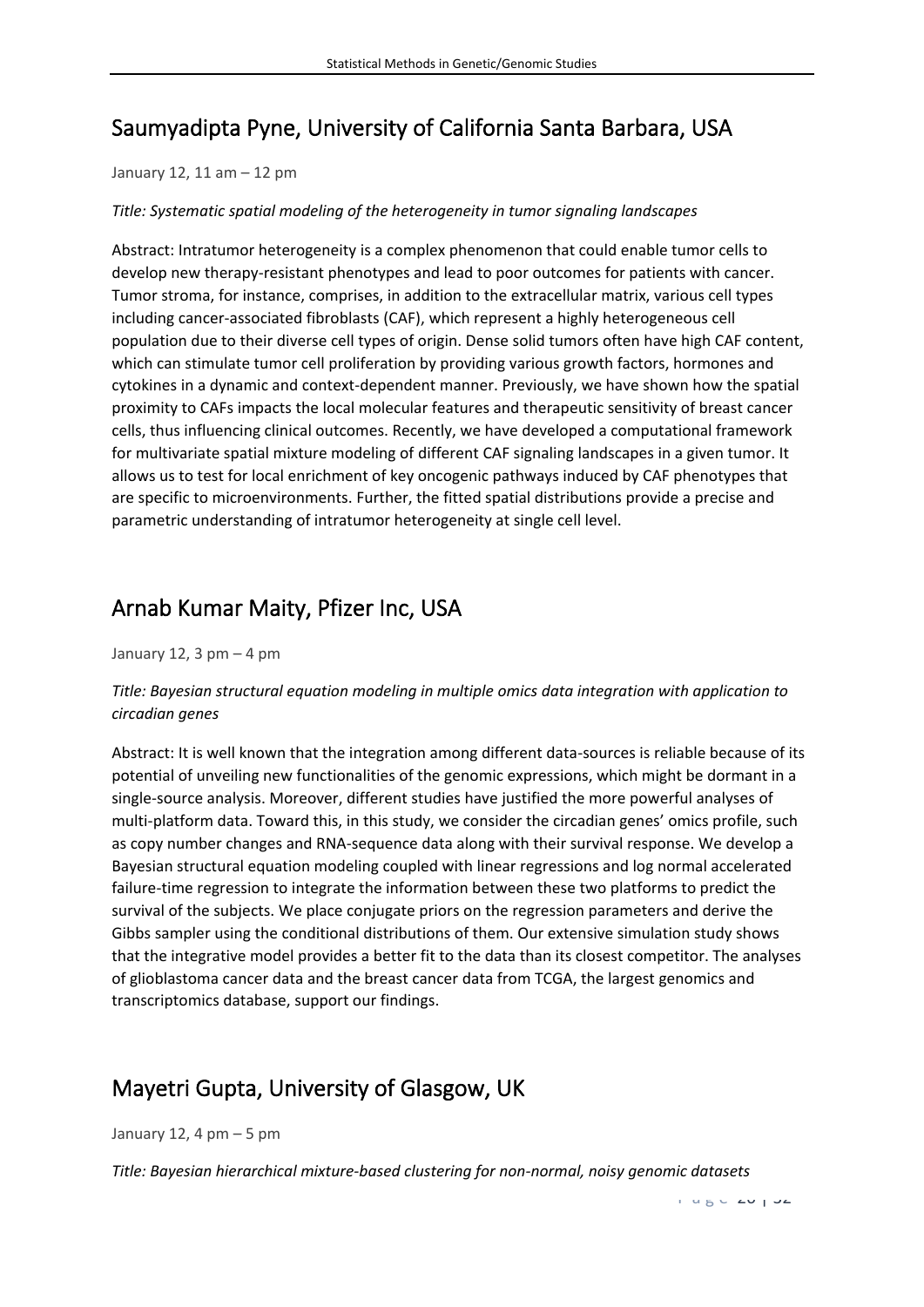Abstract: Clustering to find subgroups with common features is often a necessary first step in the statistical modelling and analysis of large and complex genomic datasets. Although follow-up analyses often make use of complex statistical models that are appropriate for the specific application, most popular clustering approaches are either nonparametric, or based on Gaussian mixture models and their variants, often for reasons of computational efficiency. Certain characteristics in the data, such as the presence of outliers, or non-ellipsoidal cluster shapes, that are common in datasets from genomics, often lead these methods to fail to detect the cluster components accurately. In this talk, we present three new efficient and robust Bayesian approaches to cluster datasets overcoming these limitations– (i) a model-based "tight" clustering approach to cluster points in the presence of outliers, (ii) a robust hierarchical scale-mixture-based approach for severely non-normal components, and (iii) a clustering approach based on a recently introduced family of geometric skew normal distributions, that can handle skewness as well as multimodality in clusters. The performance of these methods is illustrated through simulation studies and genomics applications, including the genotyping of single nucleotide polymorphisms (SNPs) in genome-wide association studies.

# <span id="page-27-0"></span>Sounak Chakraborty, University of Missouri, USA

January 12, 5  $pm - 6$  pm

*Title: Title: Bayesian Nonlinear EM Based Approach for Analysis of Multi-Platform Genomics Data*

Abstract: More recently different platforms have been brought together on the same patient set. Each output from different platforms could provide a different and complementary view of the whole genome. Thus, borrowing information across platforms has become more crucial. Therefore, in a given multi-platform genomic data, identifying important genes that have significant association with the clinical outcome through integration of mRNA expression level and other output of different types of platforms is of the greatest interest. In this paper we focus on building a nonlinear model that can simultaneously incorporate the multi-platform information and identify significant linear and non-linear gene effects associated with the clinical outcome. For gene-selection from a large set we consider the EMVS methodology and Bayesian LASSO with modified NEG (Normal-Exponential-Gamma) prior, both of these method provide solution for large p scenarios. In addition to that each of these methods solve different issues as well, for the EMVS, it reduces the computation time drastically, and for the Bayesian LASSO with modified NEG prior, it is adapted to incorporate genetic grouping information.

### <span id="page-27-1"></span>Jeffrey Morris, University of Pennsylvania, USA

January 13, 8 am – 9 am

*Title: Top-Down Integrative Genomics for Colon Cancer Precision Therapeutics*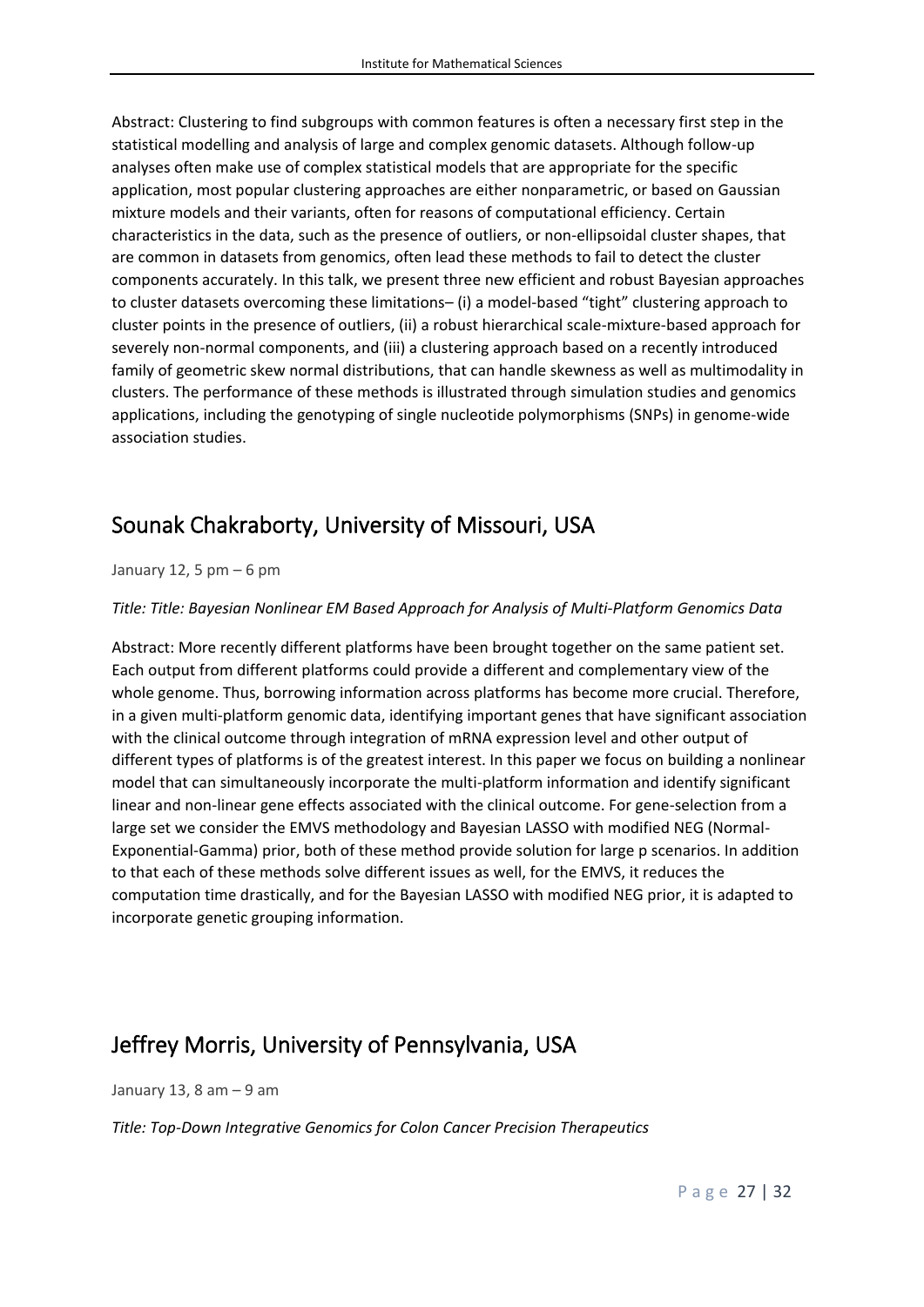Abstract: In recent decades, the world of cancer research has become completely transformed by the development of hypersensitive technologies taking detailed biological measurements of quantities previously unmeasurable, including multi-platform genomics data containing complementary molecular information at the DNA, RNA, protein, and epigenetic levels.

These data contain biological insights into molecular-based diseases like cancer and the extraction of this knowledge from the data can lead to novel precision therapeutic strategies with the potential to change clinical practice. Successful knowledge extraction from these data depends on integrative methods that can combine information across these complementary modalities to paint a more complete picture of the underlying biology. I will discuss several integrative genomic methods in the context of colorectal cancer. Our research group has used a top-down integrative learning approach to discover, validate, and translate new precision therapeutic concepts for colorectal cancer.

These efforts heavily depend on our ability to use integrative genomics methods to deeply characterize the molecular characteristics of four recently discovered and validated subtypes of colorectal cancer (Guinney, et al. 2015 Nature Medicine, >2000 citations already) that are reshaping how the biomedical community defines and studies colorectal cancer. I will describe the big picture schema underlying our integrative learning approach that can serve as a template for other settings and give examples of some innovative statistical methods we have developed, are developing, and will develop and use in this process.

### <span id="page-28-0"></span>Sanjay Shete, MD Anderson Cancer Center, USA

January 13, 9 am – 10 am

### *Title: Quantifying the reversible relationship between obesity and diabetes using bidirectional mediation models and Approaches for bi-directional Mendelian Randomization*

Abstract: Obesity and diabetes are both major public health issues and are risk factors for each other. Recent genome wide studies have identified several genetic variants associated with either obesity, diabetes, or both. Because of the known interdependence between obesity and diabetes we hypothesize that some of these SNPs that are associated with both obesity and diabetes may be mediated through obesity to affect diabetes or through diabetes to affect obesity. Identifying these mediated relationships would further enhance our knowledge about diabetes and obesity. We propose a framework for performing bidirectional mediation analyses. Through simulations, we showed the statistical properties of our methods. In many scenarios, the residuals of mediator and outcome are correlated because of unmeasured predictors not included in the mediation model. We showed that the proposed model gives unbiased estimates in this scenario too. We also propose two novel Mendelian randomization methods for bidirectional model: BiRatio and BiLIML extended from Ratio and limited information maximum likelihood (LIML) methods, respectively. Our simulations show that BiRatio and BiLIML methods provide accurate estimation of causal effects with unidirectional or bidirectional underlying causal relationships when strong IVs are used for estimations. When weak IVs are used, the BiLIML method provides the least biased estimation of causal effects. We applied the proposed model to investigate the bidirectional relationship between the diabetes and obesity using the genome wide association study data from the MESA cohort. We identified 6 SNPs that were associated with both diabetes and obesity. Two SNPs (rs3752355 and rs6087982) had indirect effects on obesity mediated through diabetes (0.28; 95% CI [0.01, 0.67] and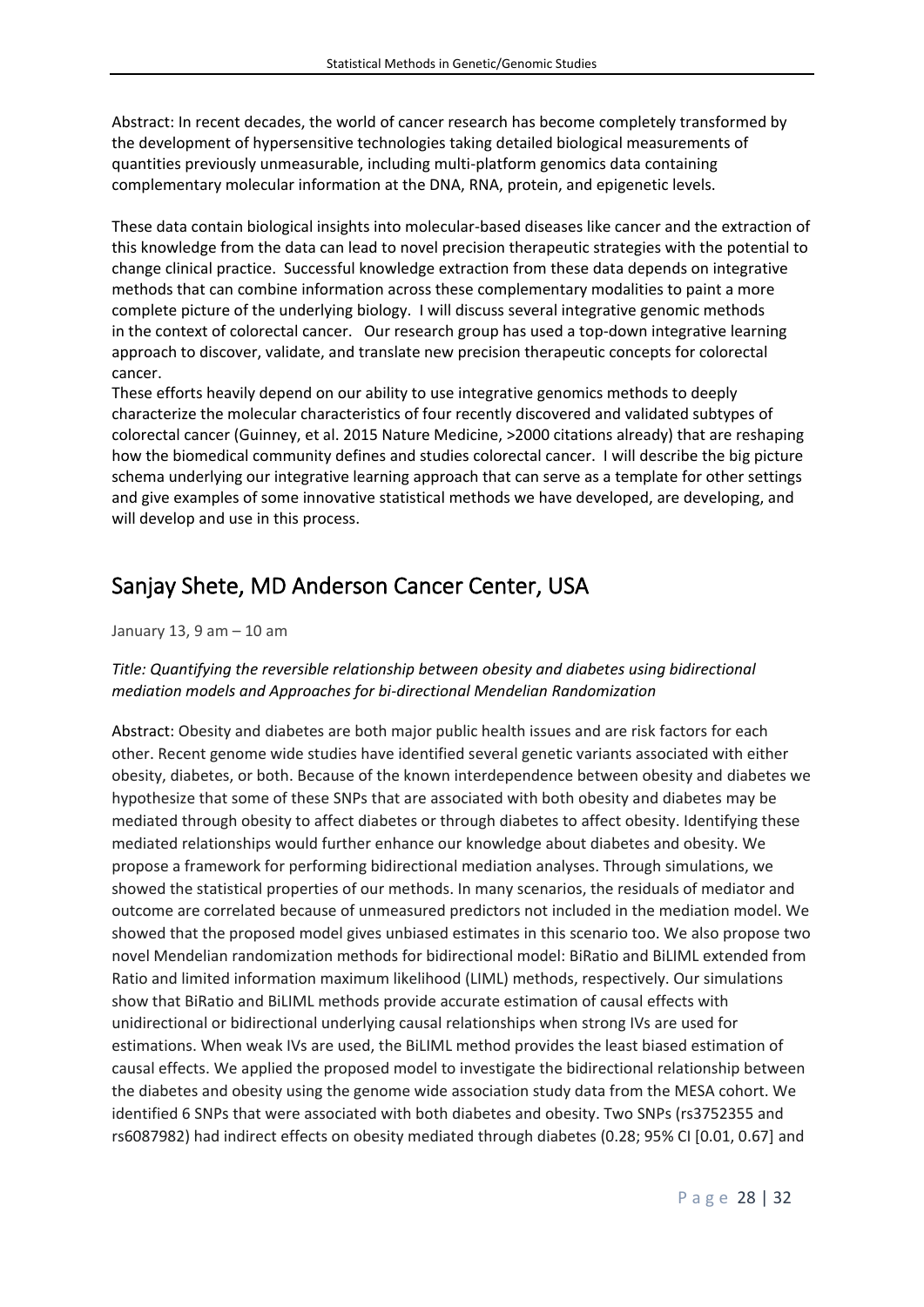0.36; 95% CI [0.08, 0.85], respectively). The remaining four SNPs (rs7969190, rs4869710, rs10201400 and rs12421620) directly affect diabetes and obesity without any mediation effects.

### <span id="page-29-0"></span>Junmin Peng, St. Jude Children's Research Hospital, USA

January 13, 10 am – 11 am

*Title: High Throughput Proteomics to Basic and Clinic Research*

Abstract: Our mission is to develop novel mass spectrometry-based technologies, including proteomic/metabolomic profiling, protein modification analysis, structural proteomics and bioinformatics software. We also actively apply these technologies in the fields of Alzheimer's disease, cancer and ubiquitin biology. We seek to obtain the full spectra of temporal, spatial and structural omics data from cellular/animal/clinical samples. Integration of such multi-omics data offer a systems or holistic view for unbiased identification of central disease networks, functional modules and master regulators. To validate the derived hypotheses from the big data analysis, we develop mouse models for perturbation with genetic methods for mechanistic and functional studies. These studies provide novel insights into the pathogenesis for therapeutic intervention and may discover disease biomarkers for precision medicine.

### <span id="page-29-1"></span>Derek Gordon, Rutgers University, Piscataway, USA

January 13, 11 am – 12 pm

*Title: Impact of Heterogeneity on Genetic Association Sample size*

#### Abstract:

Background: It is well-known that heterogeneity, or mixtures, can cause power loss, or equivalently, increase in minimal sample size, to detect genetic association for commonly used statistical methods. The purpose of our research is to quantify the power loss and/or sample size in the presence of genetic heterogeneity. We include parameters from genetic model-based and genetic model-free formulas in addition to the heterogeneity parameter.

Results: Heterogeneity dominates the power loss/minimal sample size. In fact, in a regression analysis, the heterogeneity parameter is essentially the only parameter needed to estimate minimal sample size in the presence of heterogeneity.

Conclusions: It is vitally important to consider heterogeneity parameters when designing studies of genetic association.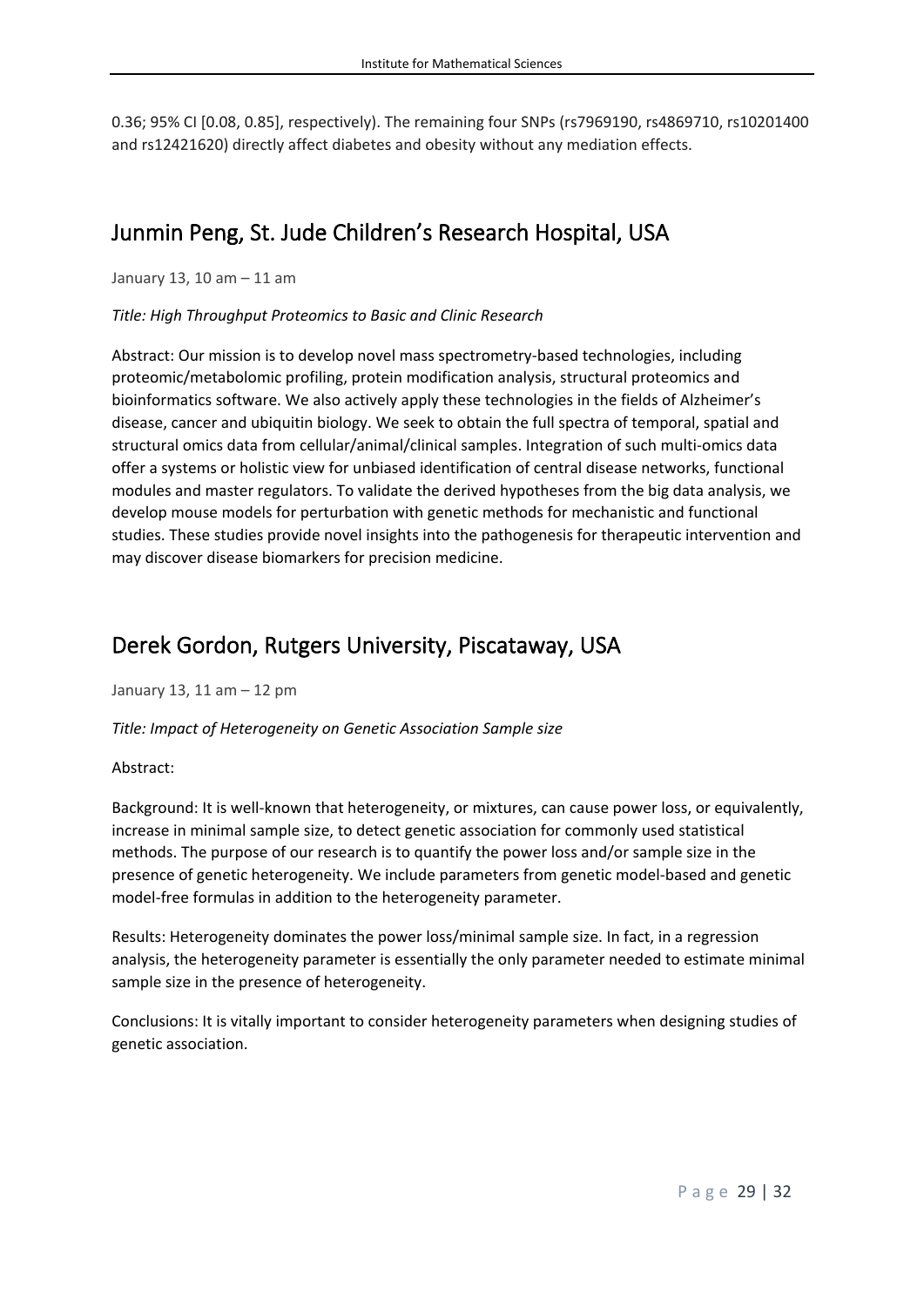# <span id="page-30-0"></span>Qi Yan, Columbia University Irving Medical Center, USA

January 14, 8 am  $-9$  am

### *Title: Multi-omics data analysis in complex human diseases*

Abstract: Genome-wide association study (GWAS) has been widely used to identify common single nucleotide polymorphisms (SNPs) associated with complex human diseases. However, this singlemarker association test is not powerful to detect rare variants. To increase power, gene-based tests have been developed. In addition to SNPs, other omics data, such as gene expression and DNA methylation can be obtained from the same individuals, which offers researchers to study multiomics data in an integrative manner. While large consortia (e.g., conducting GWAS or eQTL) usually do not share individual level data, it is relatively easy to access summary level data. More recently, researchers have developed methods to utilize these summarized genetic associations for different purposes, such as (1) polygenic risk score (PRS); (2) transcriptome-wide association study (TWAS); and (3) Mendelian randomization (MR) based causal inference.

### <span id="page-30-1"></span>Susmita Datta, University of Florida, USA

January 14, 9 am – 10 am

### *Title: Statistical Analysis of single cell RNA sequencing (ScRNA-seq) data*

Abstract: Transcriptomic studies such as in bulk RNA-sequencing, one can examine transcript abundance measurements averaged over bulk populations of thousands (or even millions) of cells. While these measurements have been valuable in countless studies, they often conceal cell-specific heterogeneity in expression signals that may be paramount to new biological findings. Fortunately, with single cell RNA-sequencing (scRNA-Seq), transcriptome data from individual cells are now accessible, providing opportunities to investigate functional states of cells, identify rare cell populations and uncover diverse gene expression patterns in cell populations that seemed homogeneous. Most importantly it provides an unprecedented resolution to the characterization of cellular clinical isolates. However, there are challenges analyzing such scRNA-Seq data. Amongst many challenges the most significant are the bimodal or multimodal distribution, sparsity and tremendous heterogeneity in the data. Consequently, we will describe potential ways of statistical modeling of such data, finding differentially expressed genes and methods for constructing genegene interaction network using this data.

### <span id="page-30-2"></span>Saonli Basu, University of Minnesota, USA

January 14, 10 am – 11 am

*Title: Estimating SNP heritability in presence of population substructure in biobank-scale datasets*